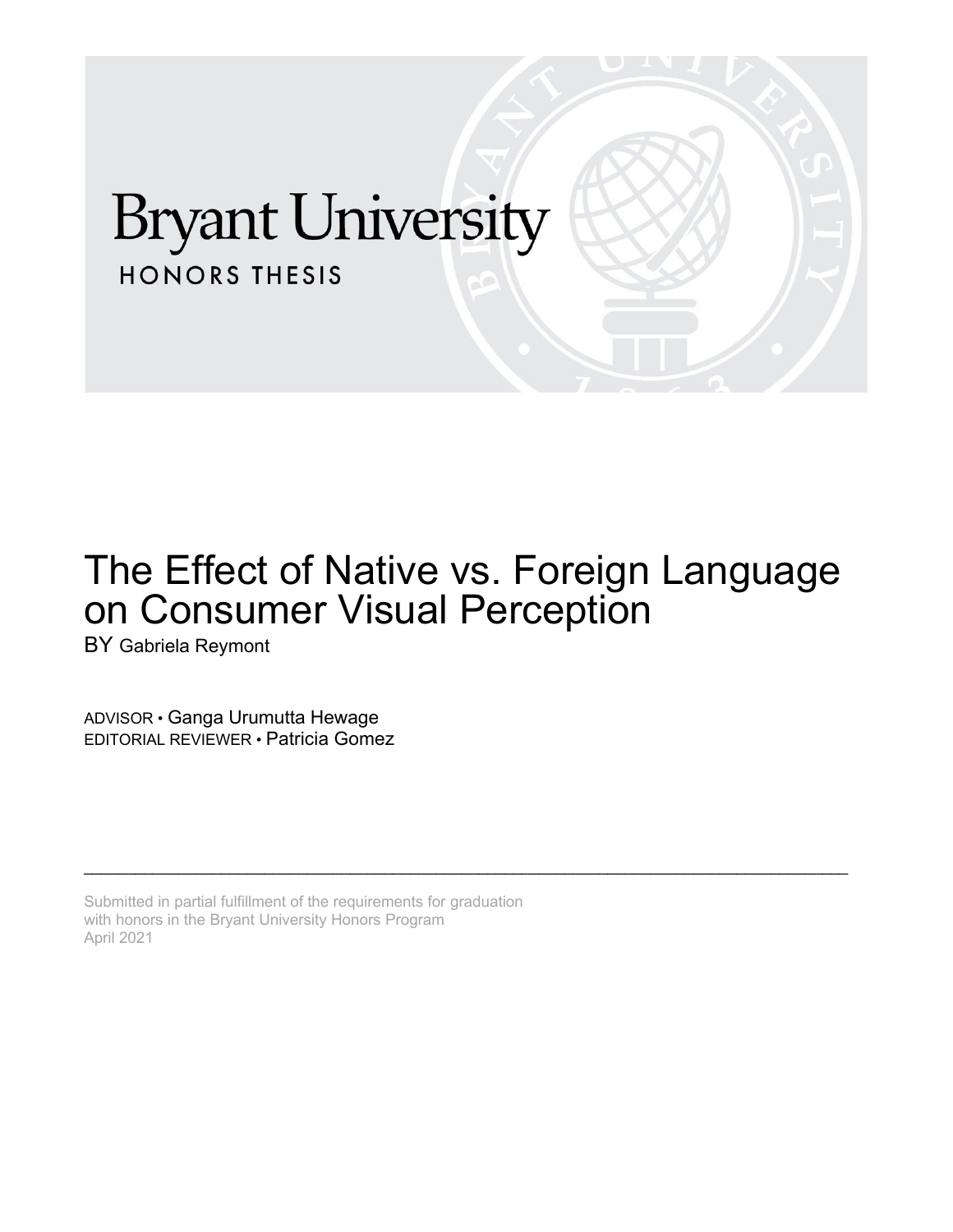## **Table of Contents**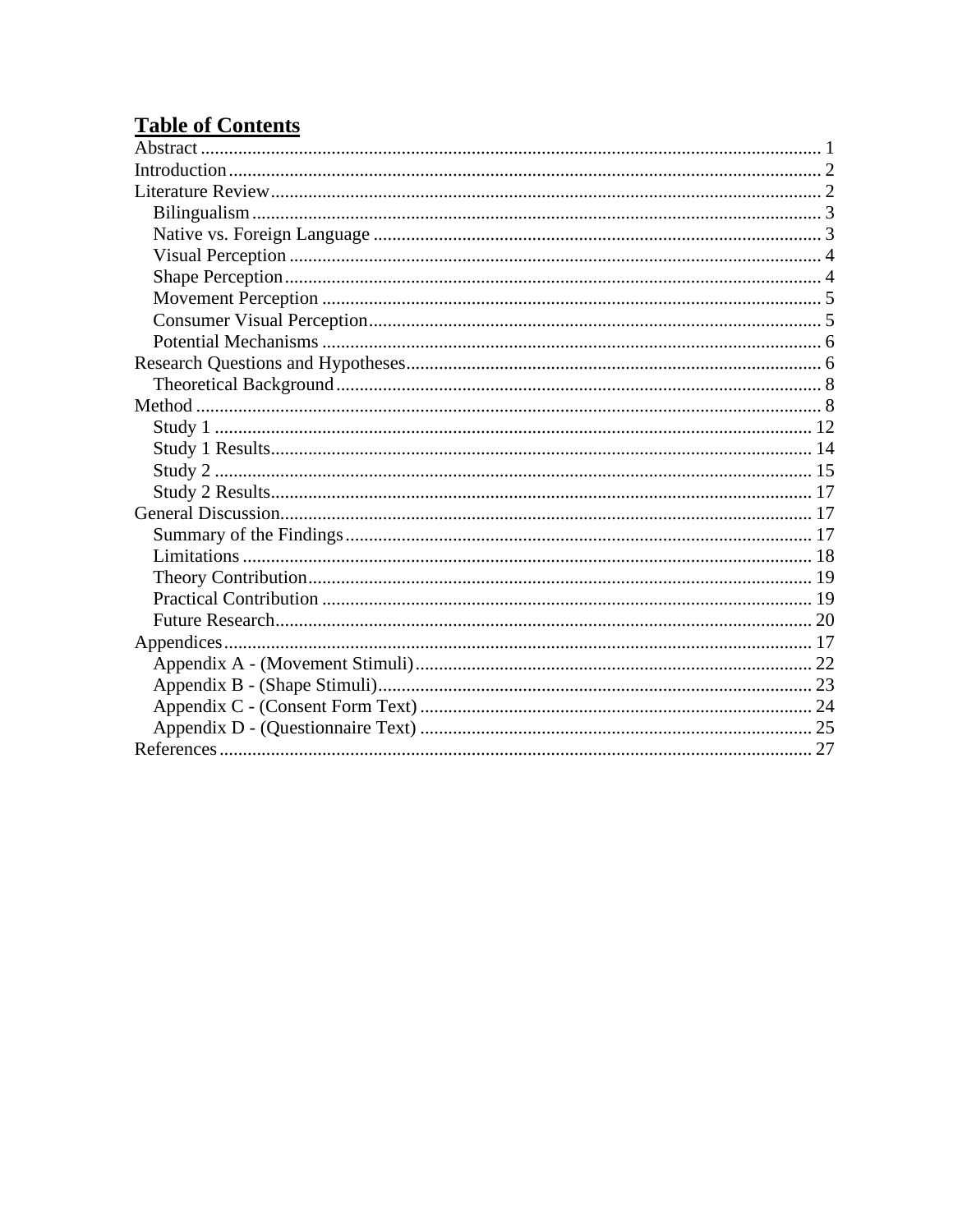## **ABSTRACT**

This research examines the effect of language on visual perception. Specifically, how the use of native language vs. foreign language affects preference for different elements of visual perception (e.g. low movement vs. high movement, angular shape vs. circular shape). Although language usage has been found to influence consumer perception, past literature has failed to examine language as the antecedent of visual perception. To fill that gap, two controlled experiments are conducted in a survey format. Within the survey, participants examine marketing stimuli presented either in their foreign language or native language. For the first experiment, participants choose between packaging with low vs. high movement symbols. For the second experiment, participants choose between circular vs. angular shaped packaging. ANOVA is one of the tests used to analyze the data, in which language (native vs. foreign) is considered an independent variable and visual perception (movement vs. shape) is a dependent variable. The results of these experiments show that native speakers prefer logos with movement and circular packaging. These findings aim to contribute to literature in both visual perception and language effects, as well as to provide insights to international marketers seeking to develop their marketing mixes.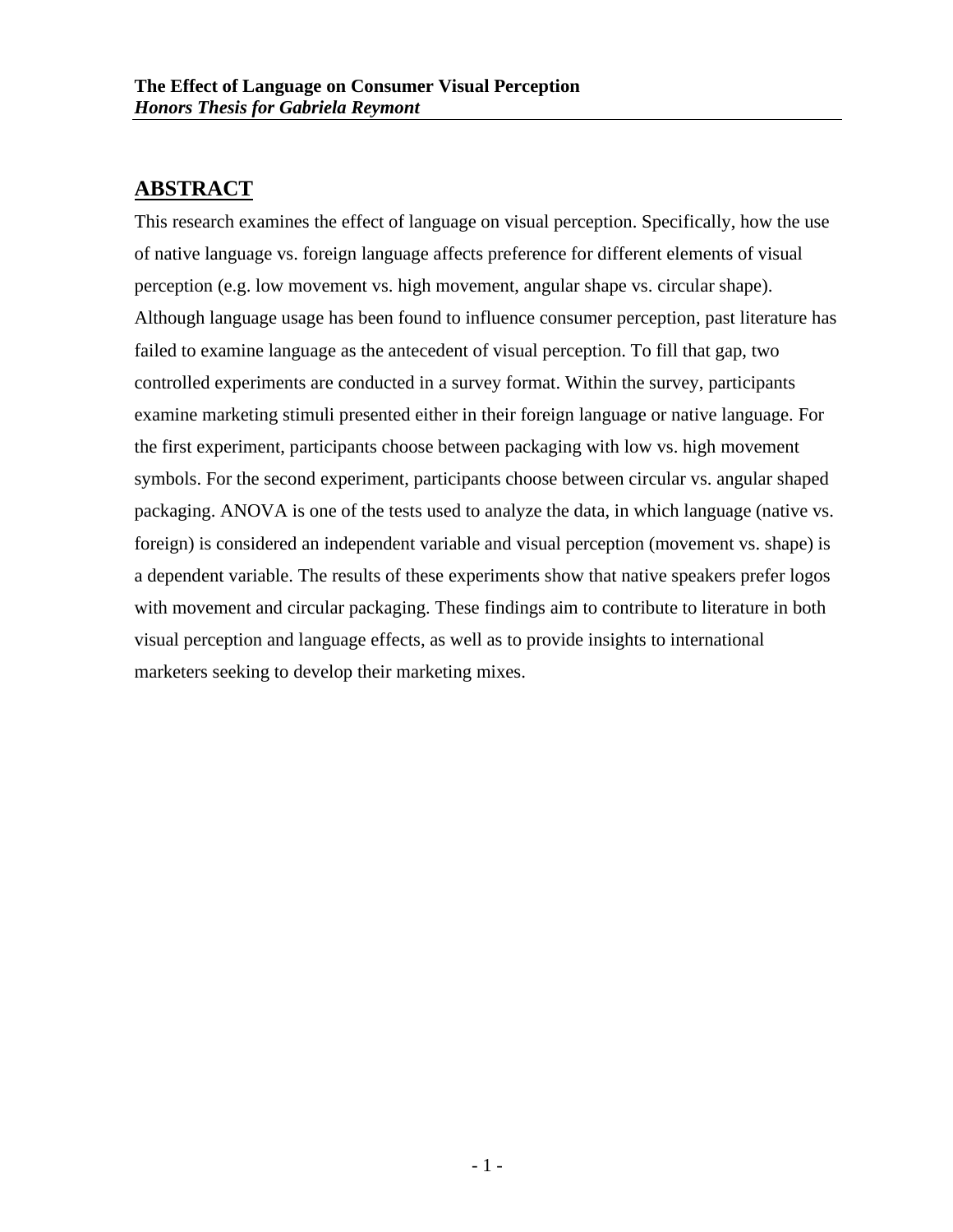## **INTRODUCTION**

The topic of this Honors Thesis is the effect of native vs. foreign language on consumer visual perception. This topic is within the context of bilingualism. This subject is important because markets are becoming increasingly globalized. With internationalization and globalization, marketers are faced with the task of serving consumers who are diverse in their language usage. Globally, more than 60%-75% of consumers speak at least two languages (Vince, 2016). To satisfy the needs and wants of these consumers, marketers must be aware of how they process and perceive the world. There is ample evidence which suggests that the use of native vs. foreign language has different outcomes on processing and perception (Hayakawa & Keysar, 2018). Such influence has a direct impact on how consumers perceive the visuals, promotion campaigns, and packaging created by marketers. By investigating how native vs. foreign language affects consumer visual perception, marketers can use this information to better serve their consumers by increasing their overall customer satisfaction. Satisfied consumers will be more loyal, which in turn can lead to them bringing more profits to a company. Therefore, it is important to understand the effect of language on consumer visual perception. The rest of this Thesis examines this effect by conducting a literature review, proposing research questions & hypotheses, discussing methodology, evaluating results, and providing a general discussion.

## **LITERATURE REVIEW**

After conducting a review of the existing literature, it was discovered that there was not yet an established link between native vs. foreign language and consumer visual perception. In order to create this connection, language and visual perception are thought of as key constructs, with the former being the independent variable and the latter being the dependent. From there, the review of the literature begins with bilingualism, native vs. foreign language within bilingualism, and visual perception as the foundation. The review flows from the broader topics on which the greatest amount of research has been found to more specific topics on which less research has been previously conducted. The exact order goes as follows: bilingualism, native vs. foreign language, visual perception, shape perception, movement perception, consumer visual perception, and potential mechanisms. Overall, it is the aim of

- 2 -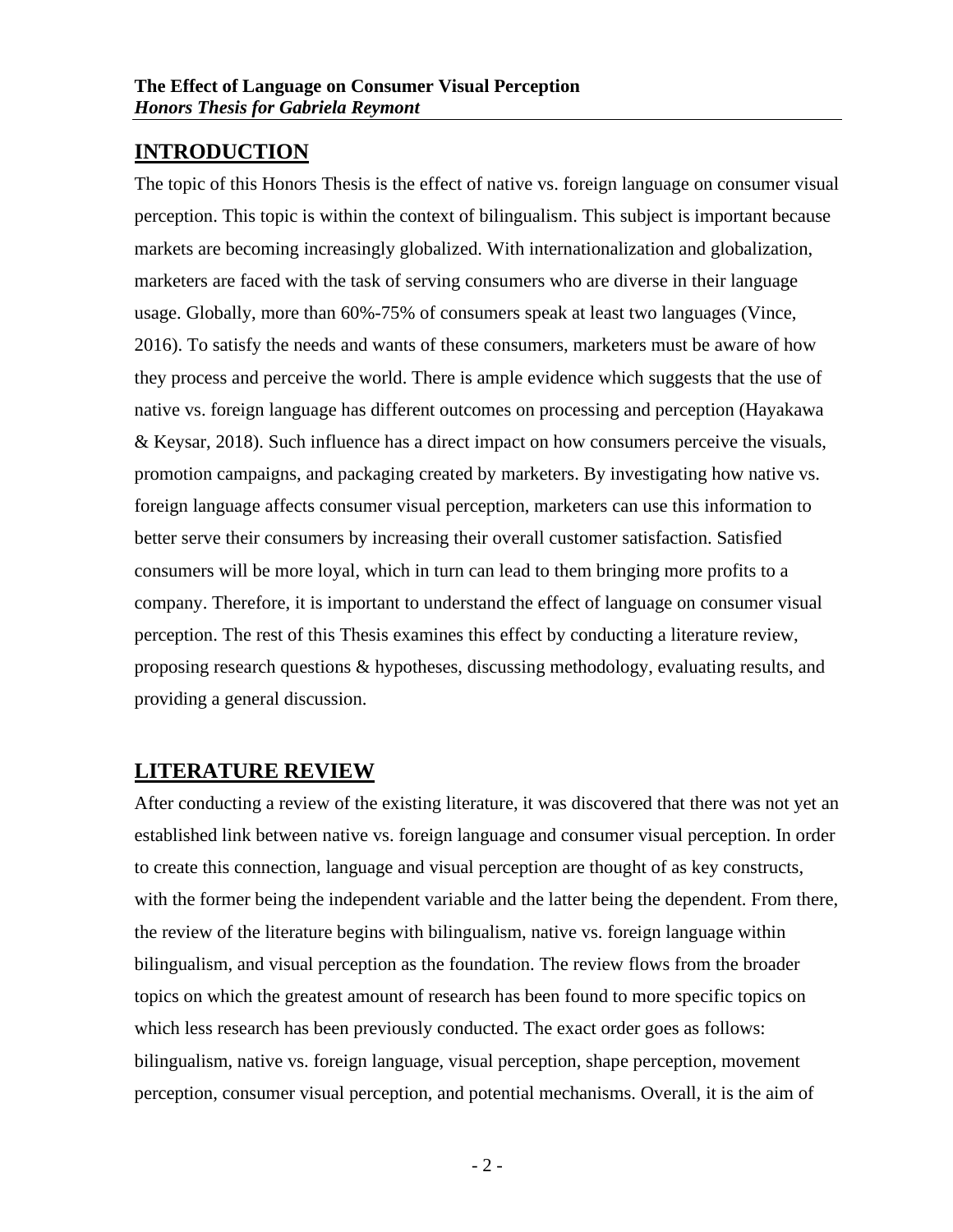this review of existing literature to further develop the hypothesis that suggests there is an effect of native vs. foreign language on consumer visual perception. To begin this process, I begin by reviewing some key findings of past literature in the order listed above.

### Bilingualism

Current research on bilingualism has suggested that there is a difference between bilinguals and monolinguals in terms of brain function. One of those differences is that bilinguals have higher brain activity than monolinguals. This is attributed to the fact that bilinguals process more information due to knowledge of more than one language, and therefore have more complex neural networks (Costa & Sebastian-Galles, 2014). Within these neural networks, functional connectivity, also known as the relationship between different regions of the brain, is also said to be stronger in bilinguals (Grady et al., 2015). In addition, prior research has also shown that bilinguals can perform tasks that involve executive control better than monolinguals (Bialystok, 2011). As there are differences between bilinguals and monolinguals, these findings would propel me to question whether these differences can extend to native and foreign language speakers within the context of bilingualism.

## Native vs. Foreign Language

The cognitive benefits of bilingualism appear to extend to foreign languages, as well. There are notable differences between outcomes of native vs. foreign language. According to the findings of Hayakawa, thinking in a foreign language compared to a native one can go so far as to reduce biases found in decision making (Keysar et al., 2012). This could prove to be a useful finding for marketers as they could infer that a consumer selecting a certain product is less biased in their decision-making process if they are thinking about their purchase decision in a foreign tongue. Looking at this benefit more in-depth, Hayakawa also brings up the conclusion that there is more consistency in choice within the less emotional foreign language being used in the decision-making process (Marian et al., 2018). This means that if a person is using a foreign language that is less emotional, then there will be more consistency in choices they make during the decision-making process. As found in previous studies of bilingualism, learning a foreign language can still impact the brain and produce changes to neural architecture regardless of when the language is learned (Hayakawa & Marian, 2019). Other

- 3 -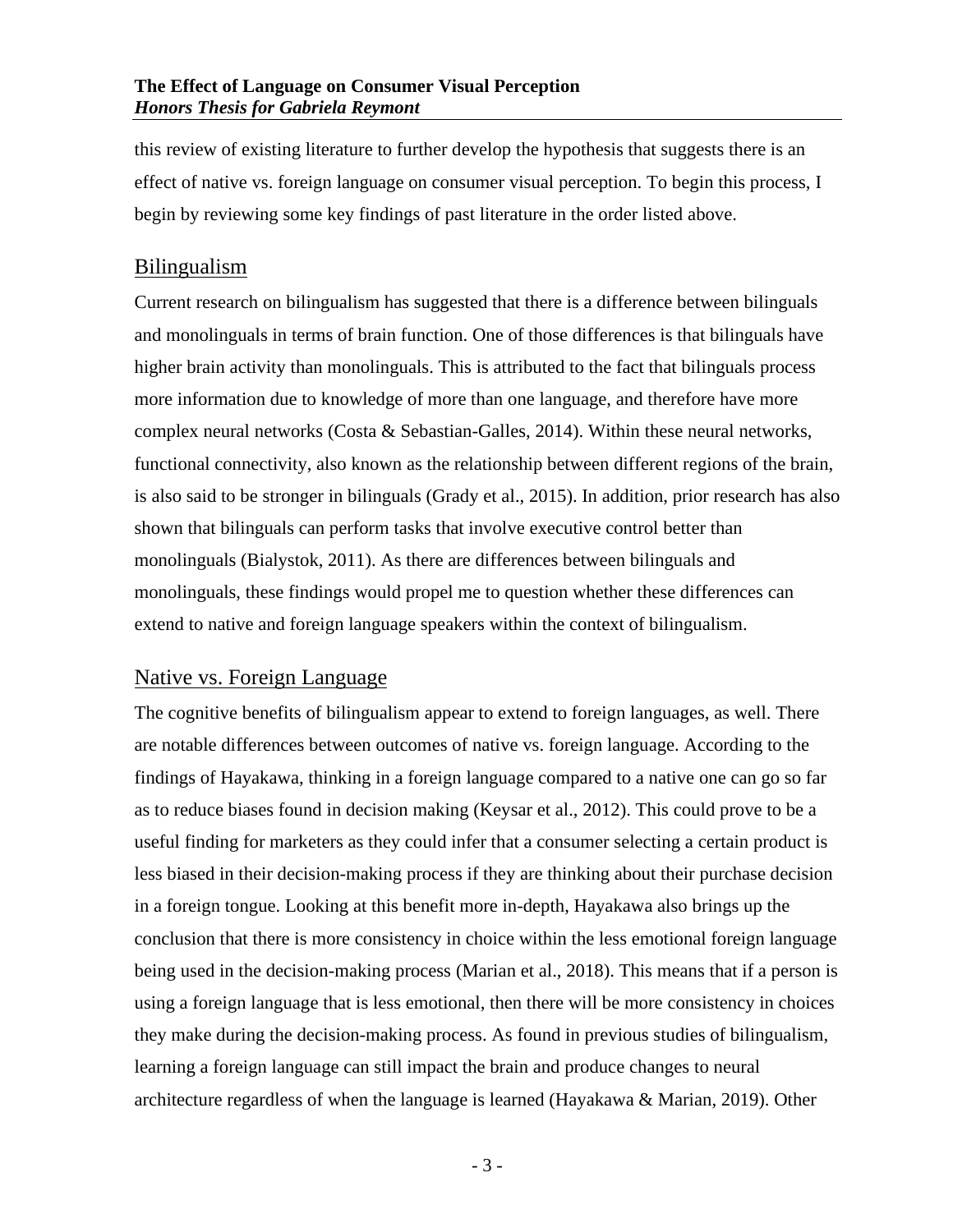research on foreign language effects has found that people tend to be more honest when they use a native language rather than a foreign language (Bereby-Meyer et al., 2018).

## Visual Perception

Visual perception is defined as "the ability to perceive our surroundings through the light that enters our eyes" (Interaction Design Foundation). The literature on visual perception suggests that there are seven categories of visual stimulus categorization: geometric, format, statistical, temporal, goal, structural, and other (i.e. size, texture, movement) (Raghubir, 2009). The visual stimuli within my experiments that are relevant to this research fall under the categories of geometric and other. This part of the literature is primarily motivated by Raghubir's work and literature from 2009. However, a more recent and updated conceptual framework expands on Raghubir's findings by deconstructing visual perception on a deeper level than just its subcomponents (Sample, 2019). According to Sample, deconstructing visual perception in such manner can help explain how specific aspects within visual perception affect consumers. Knowing these specific aspects can be helpful to marketers because they can target their audience in a more precise way. Along with this, small changes in packaging can have large effects on consumer purchase decisions, which in return influence both sales and profits (Raghubir & Greenleaf, 2006). This is because package design is of great importance to consumers.

#### Shape Perception

Although shape has yet to be examined on a deeper level in terms of packaging, there have been studies that show how logo shape affects the way consumers judge product attributes. It has been found that both circular and angular logo shapes have direct effects on consumers. When presented with circular logos, consumers think of compromise, a sense of belonging, and comfortableness. However, when shown angular logos, consumers think of confrontation and uniqueness (Jiang et al., 2016). Another interesting finding in regards to circular logo shape is that brand commitment can negatively influence the evaluation of rounded logos, and this evaluation can mediate impacts on brand attitude (Walsh et al., 2012). In one of the experiments conducted by Jiang and his fellow researchers, it was also shown that the effect of circular and angular shapes is reduced when people have a lower disposition to generating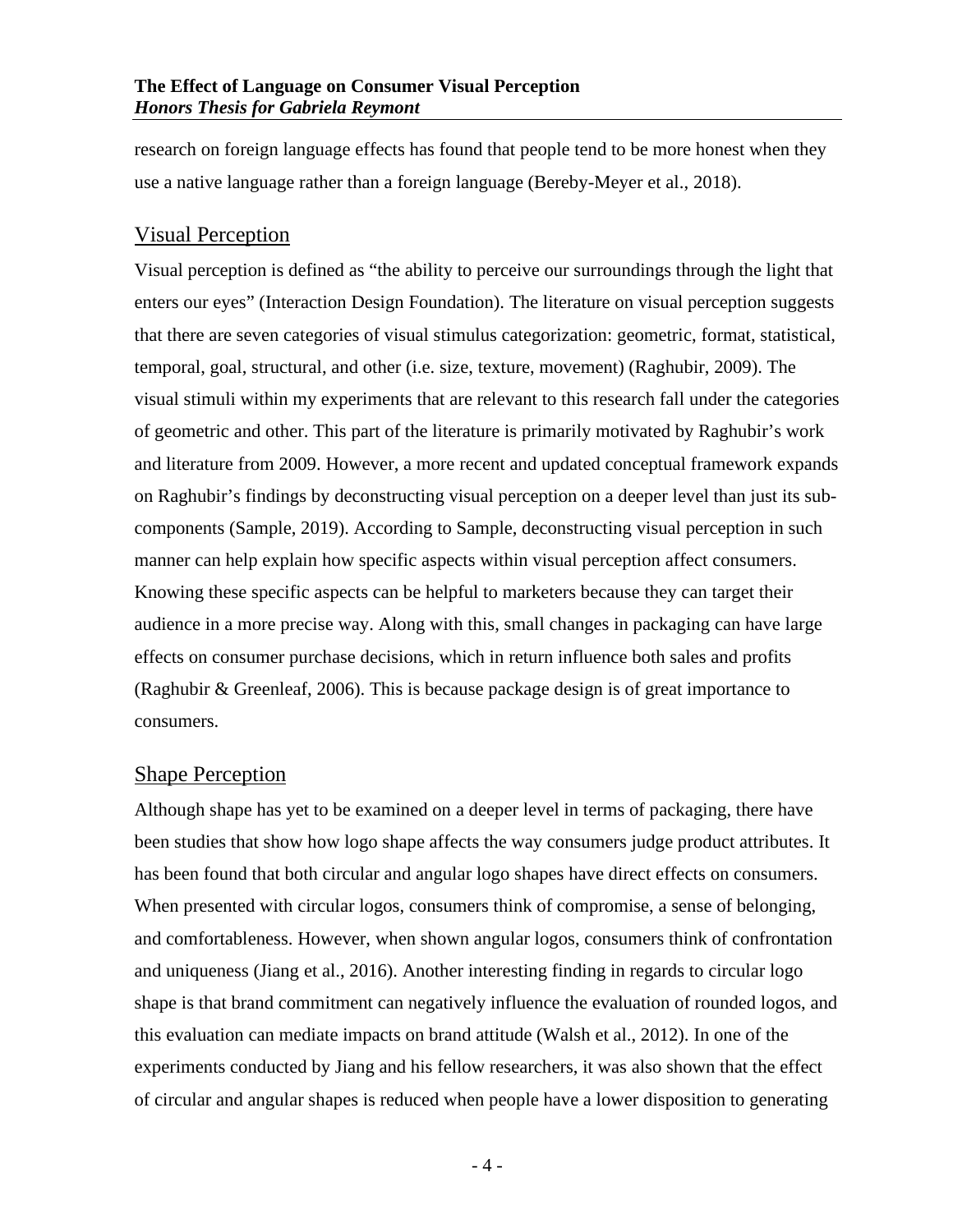imagery (Jiang et al., 2016). This could be connected back to the topic of language within this Thesis, as consumers thinking in their foreign language as opposed to their native one may have a lower disposition to generating images. Furthermore, logo shapes can also influence perceptions of masculinity and femininity within a brand (Lieven et al., 2015). Connecting back to the original hypothesis driving this research, I believe the use of native vs. foreign language can have different effects on preference for angular and circular packaging.

#### Movement Perception

In terms of movement, research is present on static vs. dynamic components of visual perception. According to the experiments conducted by Cian, Krishna, and Elder (2014), dynamic imagery is in fact a very important aspect of logo design. It can affect levels of consumer engagement and attitudes, as well as brand attitudes. Along with these findings on movement, another extremely important finding deals with consumer behavior. It is possible to elicit desired consumer behavior by incorporating dynamic elements into the design of a logo (Cian et al., 2015). This finding can be very useful to marketers when trying to provoke a specific desired response from a group of subjects. Further work on movement perception shows that moving images also get more attention than static images, and consumers have higher purchase intentions for hedonic products (Brasle & Hagtvedt, 2016; Park et al., 2005; Roggeveen et. al, 2015). Other research by Cian, Krishna, and Elder (2014) found that consumers may even perceive and interpret movement from static visuals. Therefore, I believe when different types of movement within visual perception (low vs. high) are linked with native and foreign language, there can be different effects. Since the review of the literature has suggested that there is little to no research examining how native vs. foreign language affects visual perception, this research attempts to link those two constructs.

## Consumer Visual Perception

The topic of consumer visual perception in itself yields far less results in the analysis of prior literature. However, one study that stood out in particular yielded a few extremely important conclusions that are relevant to both the study of consumers and marketing. This study was conducted by Raghubir, once again, and focused on shapes and ratios of proportions. Evidently, small changes in package shapes can actually have large effects on consumer

- 5 -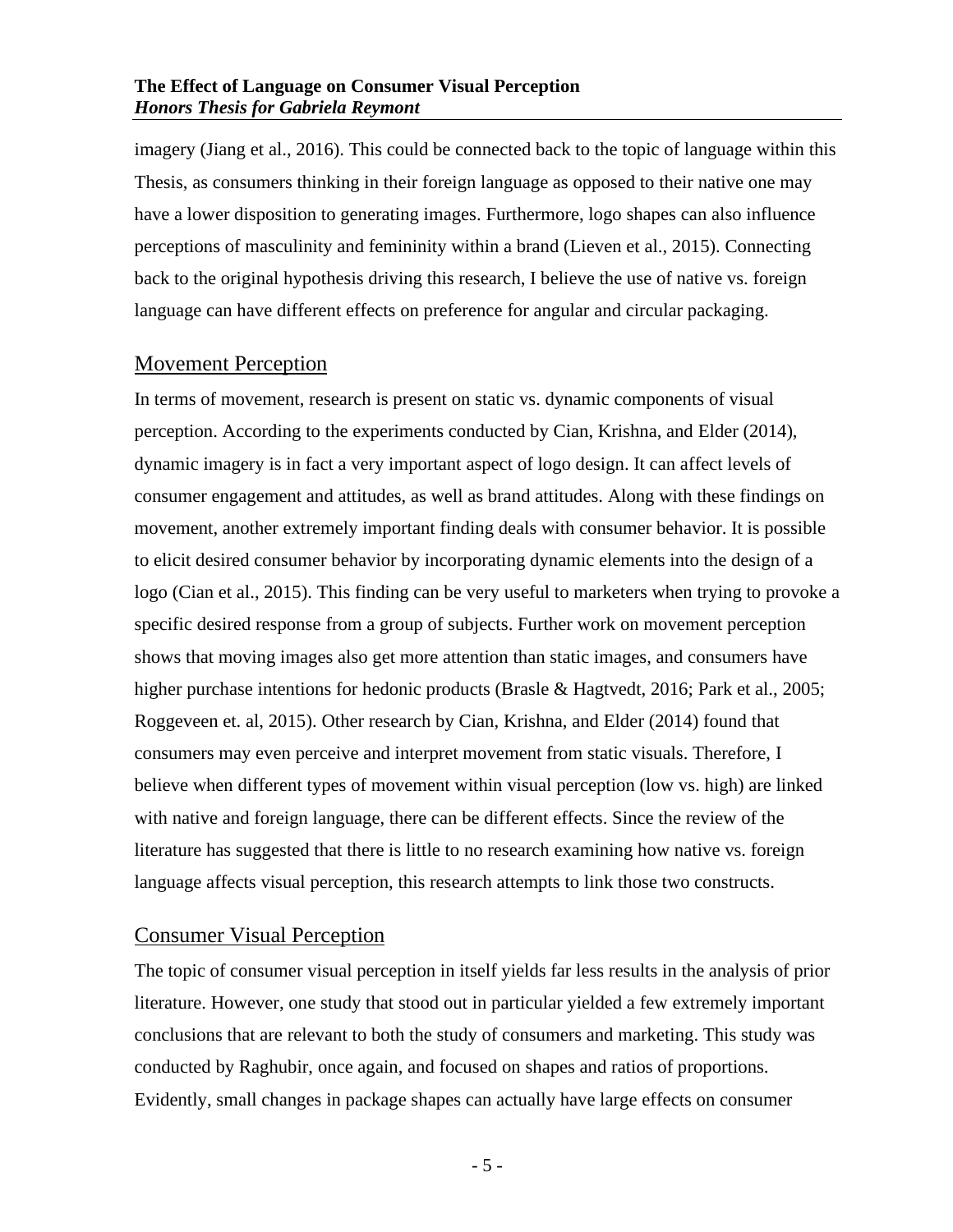purchase decisions and may therefore largely influence sales and profits (Raghubir et al., 2006). This is because package design is of great importance to consumers. However, a gap in this research would be that aesthetic considerations in packaging shape or design have yet to be looked at in-depth (Raghubir et al., 2006).

## Potential Mechanisms

Although testing the underlying mechanisms may be beyond the scope of this research, I have discovered some potential drivers behind the effect of native vs. foreign language on visual perception. One potential driver is the hypothesis of linguistic relativity, also known as the Sapir-Whorf hypothesis, which demonstrates that learning another language affects perception. This essentially states that the specific language a person speaks affects the way they think about reality and life (Lucy, 2015). This provides solid evidence supporting the findings that there are differences in visual perception.

Another potential driver is the fact that there are variances in mental imagery depending on the language utilized (Hayakawa et al., 2018). When a foreign language is used, mental imagery tends to be reduced compared to when using a native language. This is because using a foreign language requires more neurological effort than using a native language, so the available resources within one's mind may be restricted when not using a native tongue. Based on the above reasons, I believe that it is reasonable to assume that language (native vs. foreign) affects consumer visual perception. It is worth testing these effects in a consumer context.

## **RESEARCH QUESTIONS AND HYPOTHESES**

## Research Questions

The goal of this research is to establish a connection between native vs. foreign language and consumer visual perception. The research questions guiding this work are as follows:

- 1. Is there an effect of language (native vs. foreign) on visual perception?
	- a. Is there an effect of native vs. foreign language on perception/preference of angular or circular shapes?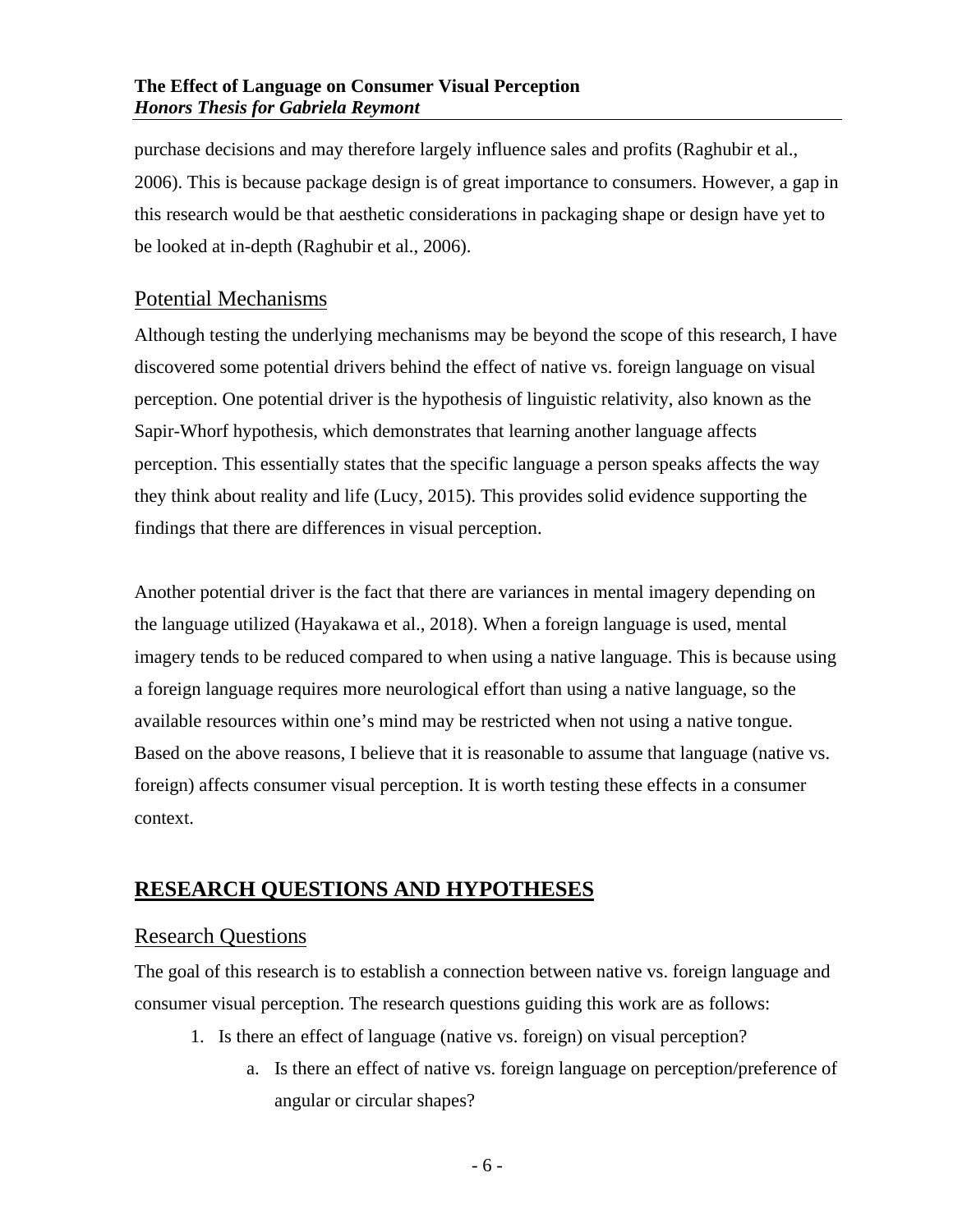- b. Is there an effect of native vs. foreign language on perception/preference of low movement vs. high movement symbols?
- 2. If there is indeed an effect of language on visual perception, what kind of effect do native vs. foreign language specifically have on visual perception?

## Theoretical Background

In order to develop the prior research questions into hypotheses, the theoretical background of the work was further evaluated. In doing so, it was found that using a foreign language requires more effort (Hayakawa et al., 2018). Additionally, processing moving objects requires more effort as well (Roggeveen et al., 2015). Based on these two findings, it could be predicted that if using a foreign language requires effort, and so does processing moving objects, then foreign speakers could prefer static symbols with less movement as compared to native speakers.

Another finding leading to a hypothesis could be the fact that circular shapes are seen as more friendly and comforting than angular shapes (Jiang et al., 2016). Due to this, it could be said that because native speakers find their native language to be comforting, they could be more inclined to pick circular shapes which are comforting as well.

## Hypotheses

Based on the review of the literature as well as further theoretical research, 2 hypotheses have been formulated. H1 predicts that compared to non-native speakers, native speakers are more likely to choose products of circular packaging. H2 predicts that compared to non-native speakers, native speakers are more likely to choose products that contain logos with movement.

In terms of scope and focus, this Thesis lies within the context of marketing, consumer behavior, and modern language. The primary independent variable, native vs. foreign language, is applicable to marketing and consumer behavior. This is because a vast majority of consumers speak at least two languages (Vince, 2016). Marketers must know these consumers well and should understand how they perceive the world because consumers may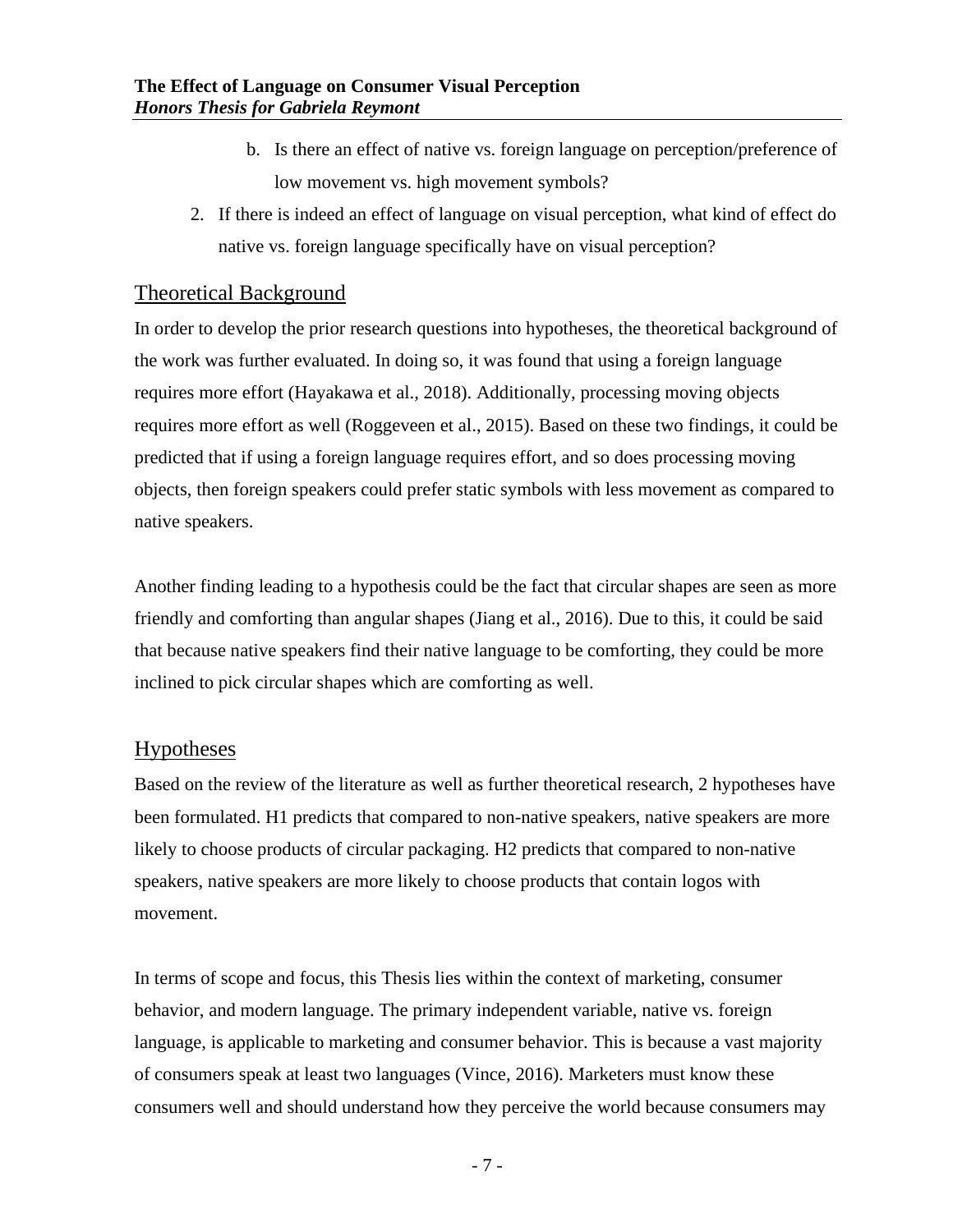perceive their advertising tactics differently based on the language that they are using at the time. Consumers' purchase decisions can also depend on the language they are using to think at a given time. The primary dependent variable, consumer visual perception, and its subcomponents, shape and movement, also belong to the field of marketing and consumer behavior. Consumers may process and perceive visual stimuli differently, and marketers may create different marketing mixes based on these visual components. This work also falls within the scope of modern language for the reason that native and foreign language are both parts of the study of linguistics.

Additionally, this work relates to existing research because it covers native vs. foreign language effects and visual perception, which are both previously-researched topics. However, prior to this Thesis, these topics have been researched separately. To my current knowledge, there was no research that had examined the effects of language (native vs. foreign) as antecedents of visual perception. Therefore, the work of this Thesis fills this gap not only by adding to the existing literature on foreign language effects, but also by adding to literature on visual perception. The findings of the experiments can be a helpful resource for marketers when they are aiming to serve bilingual or multilingual markets. Knowing what type of visuals (i.e., low movement vs. high movement, angular vs. circular) will be most effective when included in marketing communications and packaging is also crucial to gaining customers. As discussed above, this area of research is worth investigating as it contributes both theoretically and practically. The theoretical and practical contributions will be discussed further within the General Discussion portion of this paper.

## **METHOD**

To test hypotheses H1 and H2, two studies were carried out. The goal of the first study was to examine the proposed effect within the English language, while the goal of the second study was to examine the proposed effect within the Spanish language. In each study, two experiments were conducted with the same general procedure followed for both. The data analysis for the results of both studies was also kept the same by using ANOVA and t-tests.

- 8 -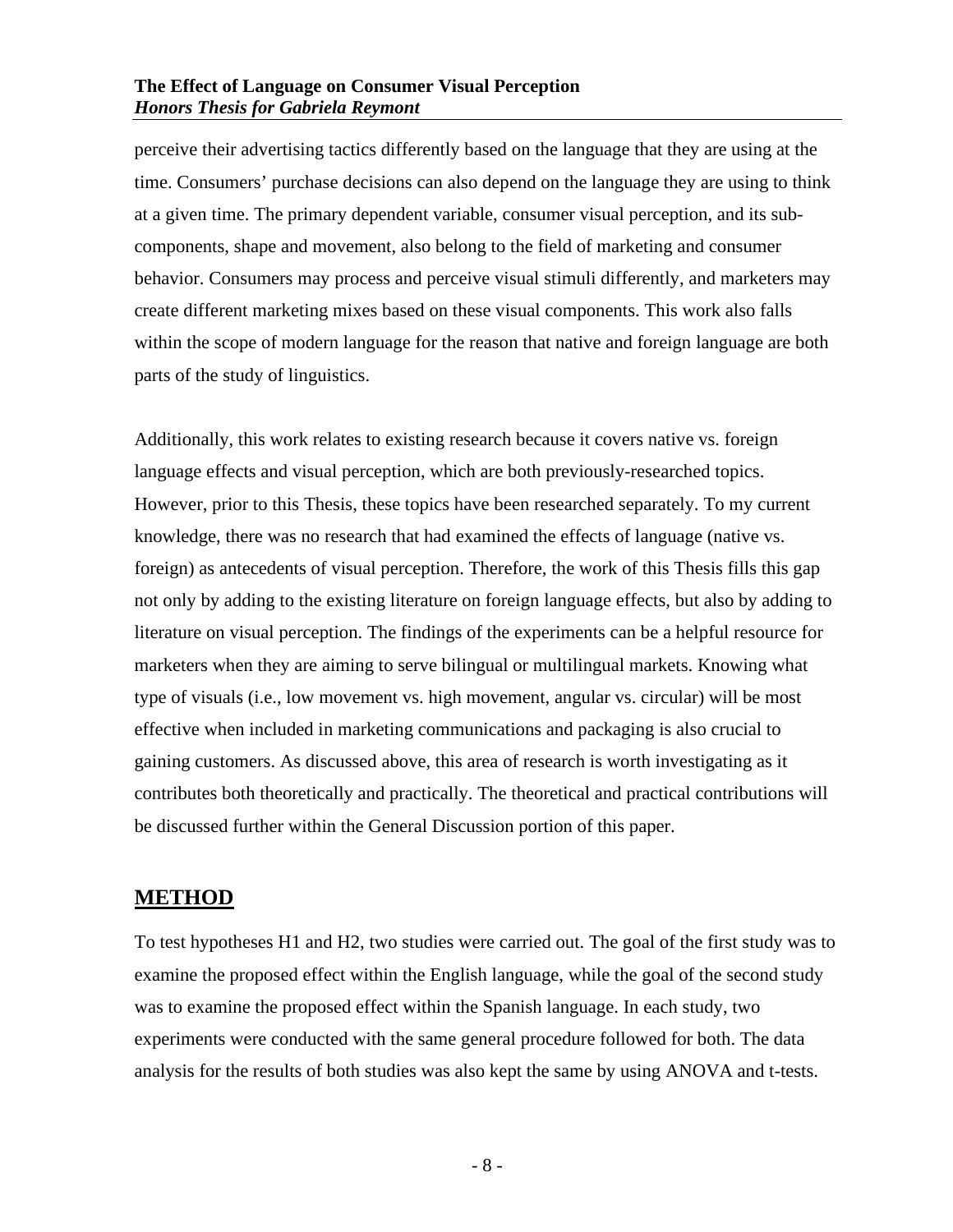Prior to beginning each survey, participants were presented with a consent form informing them of their rights and ensuring that they were comfortable with taking the survey (see Appendix C for consent form). After the consent portion of the survey, participants were asked to verify whether or not they were bilingual. For those who said no, a Skip Logic was added to bring them to the end of the survey as monolingual participants were not needed for this research. For those who said yes, they were then asked if they were native or foreign speakers of the language they were taking the survey in.

In the first part of each study's survey, the effect of native vs. foreign language on movement was tested. Participants were given a scenario in which they were at a movie theater and seeking to purchase popcorn. The employee offered them two different containers of popcorn (see Appendix A for stimuli). Option 1 had static features, while Option 2 had moving features. The participants were informed that the volume, price, and contents of both options were the same. Next, they were asked to evaluate the two options. They first evaluated which option was more attractive, and then went on to choose which option made them happier using a 7-point unnumbered scale (1= Definitely Option 1; 7= Definitely Option 2). Then, they were asked to provide the reasoning for their selection in a short writing task.

In the second part of each survey, the effect of native vs. foreign language on shape was tested. Participants were given a scenario in which they were shopping for soup. While doing so, they saw two different packages for the same exact soup on the shelf (see Appendix B for stimuli). Option 1 had angular packaging, while Option 2 had circular packaging. The participants were once again informed that the volume, price, and contents of both options were the same. Next, they were asked which option they would be more likely to choose on a 7-point unnumbered scale (1= Most likely to choose Option 1; 7= Most likely to choose Option 2).

After answering all the questions about the stimuli, participants in both studies were asked demographic questions. Aside from demographic questions asking about information such as age or gender, the surveys also included questions asking how long the participants were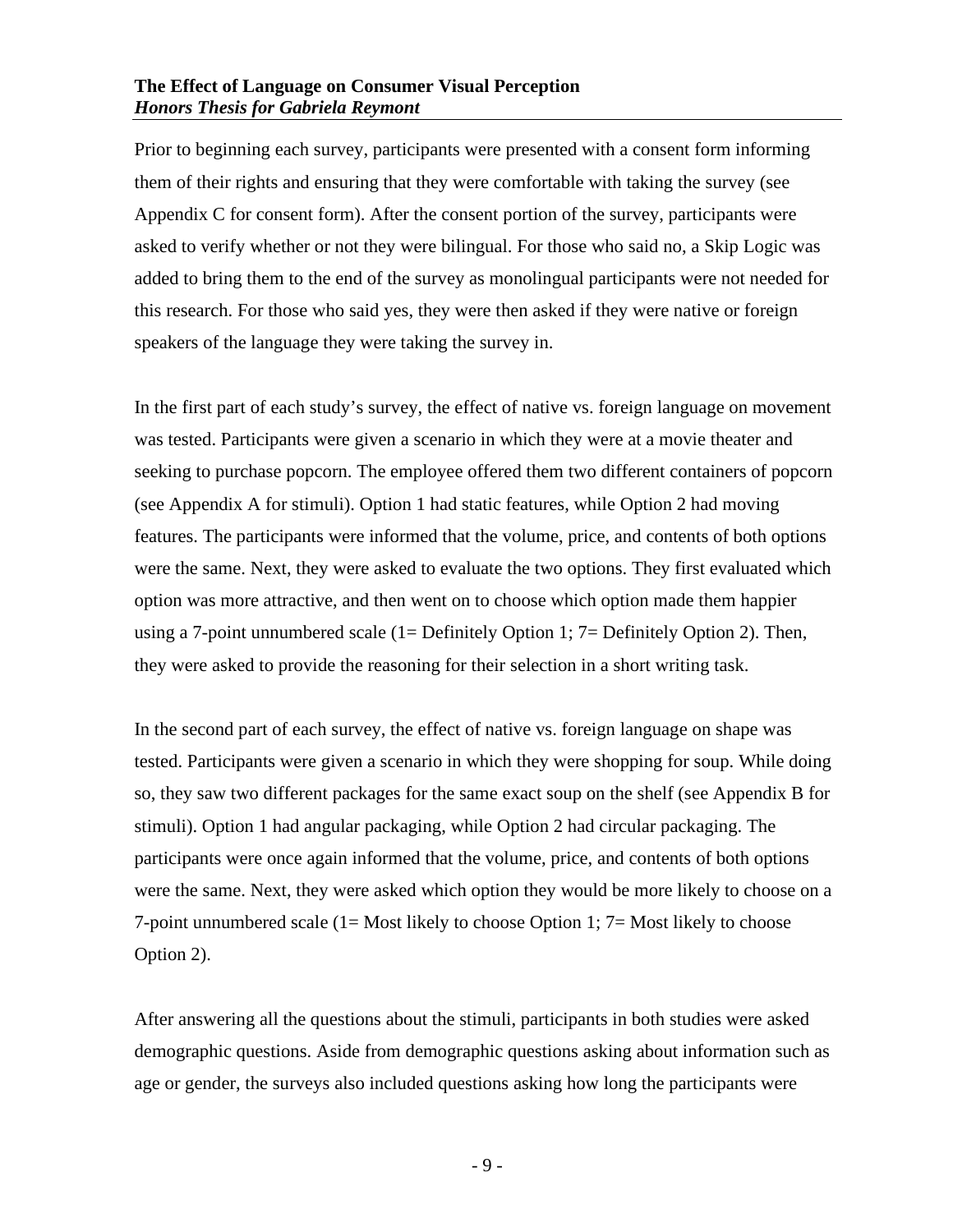learning or speaking the language, what country they were currently in, and what country they grew up in. Each survey ended with the final 2 demographic questions which sought to figure out if participants paid closer attention to the products they were purchasing if they were in their home country speaking their native language, or a country where their foreign language was spoken. The purpose of including demographic questions in each study was not only for data analysis, comparison, and segmentation, but also to provide a pathway for possibilities for future research. A full list of the survey questions asked, including demographic questions, can be found in Appendix D.

## **Study 1**

The purpose of Study 1 was to test the proposed effect within the English language. 80 participants participated in this study. Over half of these participants were between the ages of 18 and 24 (57% 18-24, 17% 31-40, 14% 41-50, 8% 50+, and 4% 25-30). The majority of the participants in this study were female (70% female, 29% male, 1% other). In terms of the setting where the participants learned their foreign language, most participants learned it in a classroom setting (51% classroom, 32% other, 13% living in a foreign country, 4% studying abroad). The aforementioned demographics are shown in the following graphs:



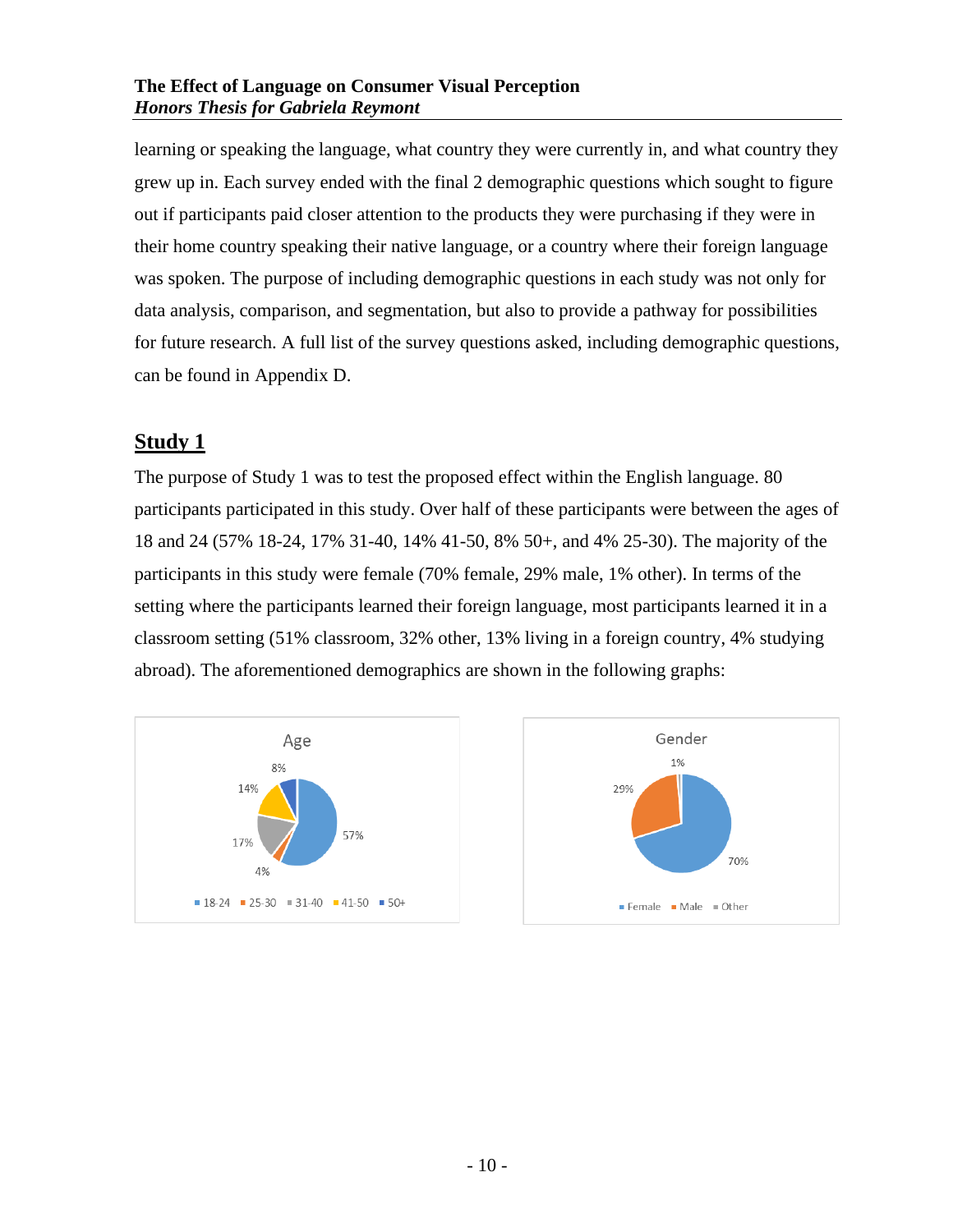

## Results

*Movement*



In terms of the first study, it appeared that relative attractiveness and relative happiness were statistically significant. Native participants perceived the container with a moving logo to be more attractive ( $M = 6.72$ ) than the foreign participants ( $M = 5.82$ ;  $F(1, 78) = 8.00$ ,  $p = .006$ ). Native participants were also made happier by the container with a moving logo ( $M = 6.72$ ) than foreign participants  $(M = 6.11; F(1,78) = 3.98, p = .049)$ .

Since the moving logos that were used involved smiles, this raised the question of whether or not emotions played a role in the overall effect. To account for this potential issue, I analyzed the answers given by the participants which described their reason for making their specific container selection. From this analysis, I created a control variable for emotions. If the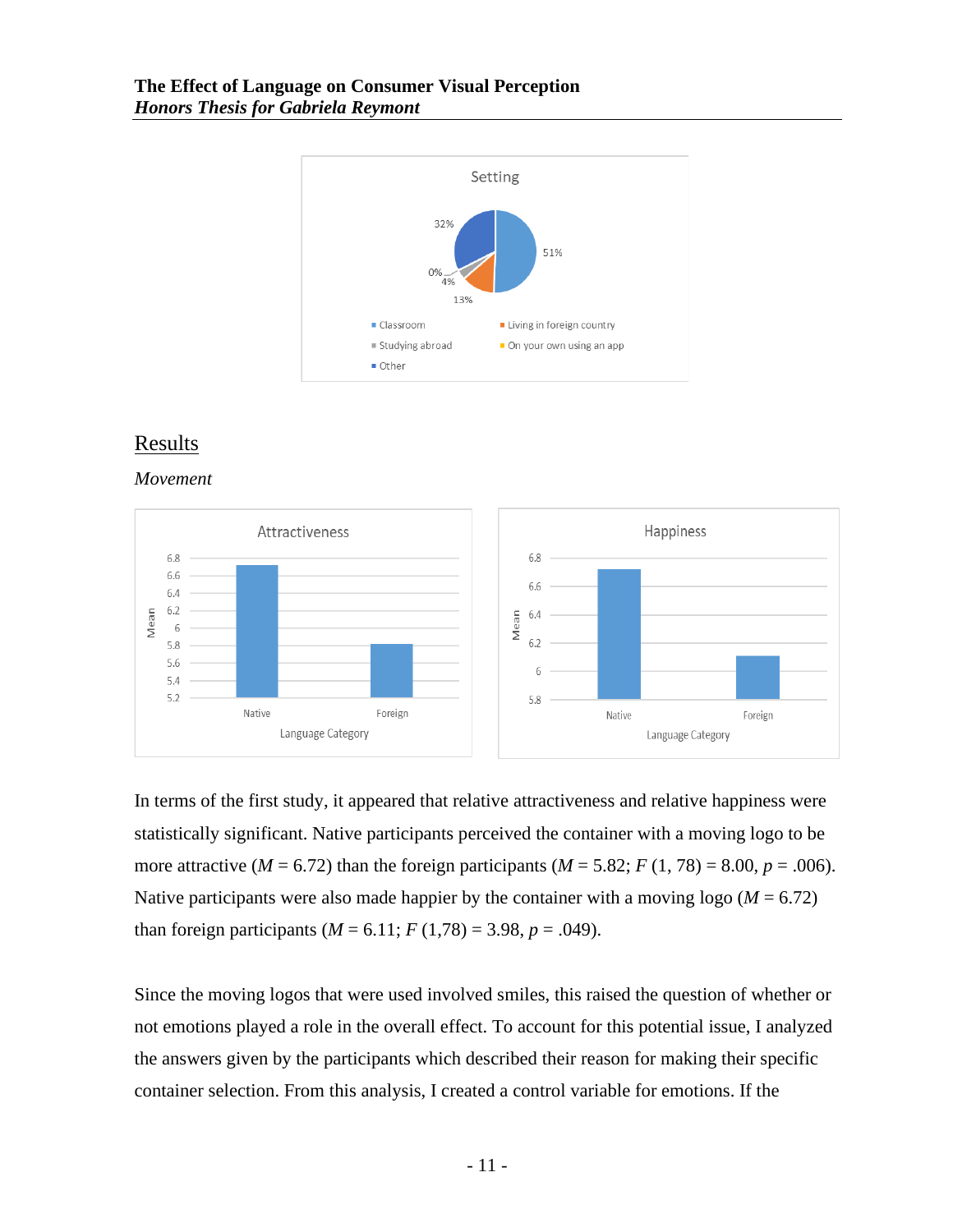participants' reasoning for selecting one option over the other mentioned any emotions, I coded this variable as "1". If the responses did not mention emotions, I coded them as "0". In order to control for emotions in this study, I conducted ANCOVA and used emotions as my covariate. After conducting this ANCOVA test, it was found that the effect of language was still significant ( $F(1, 77) = 7.90$ ,  $p = .006$ ). Therefore, emotions did not play a factor in the proposed effect.

Although emotions did not play a role in the effect, participants were motivated by other factors when making their decisions. These factors included things such as perceived differences in quality that came with the difference in a moving vs. static logo, aesthetic, appetite, and the contents inside the bucket of popcorn.

#### *Shape*

While no data appeared to be statistically significant in terms of shape, there were 2 areas that were marginally significant. Native participants were more likely to purchase circularpackaged items, and they were also made happier by the circular packaging as well. This information supports the H1 and H2 hypotheses.

## **Study 2**

The purpose of Study 2 was to test the proposed effect within the Spanish language. Study 2 followed the exact same procedure as Study 1 with the only difference being the utilization of the Spanish language as opposed to the English language. Approximately 56 participants participated in this study. Over  $\frac{3}{4}$  of these participants were between the ages of 18-24 (79%) 18-24, 13% 50+, 5% 41-50, 3% 31-40). The majority of the participants in this study were female (71% female, 29% male). In terms of the setting where the participants learned their foreign language, most participants learned it in a classroom setting (54% classroom, 19% living in a foreign country, 14% studying abroad, 14% other). The aforementioned demographics are shown in the following graphs: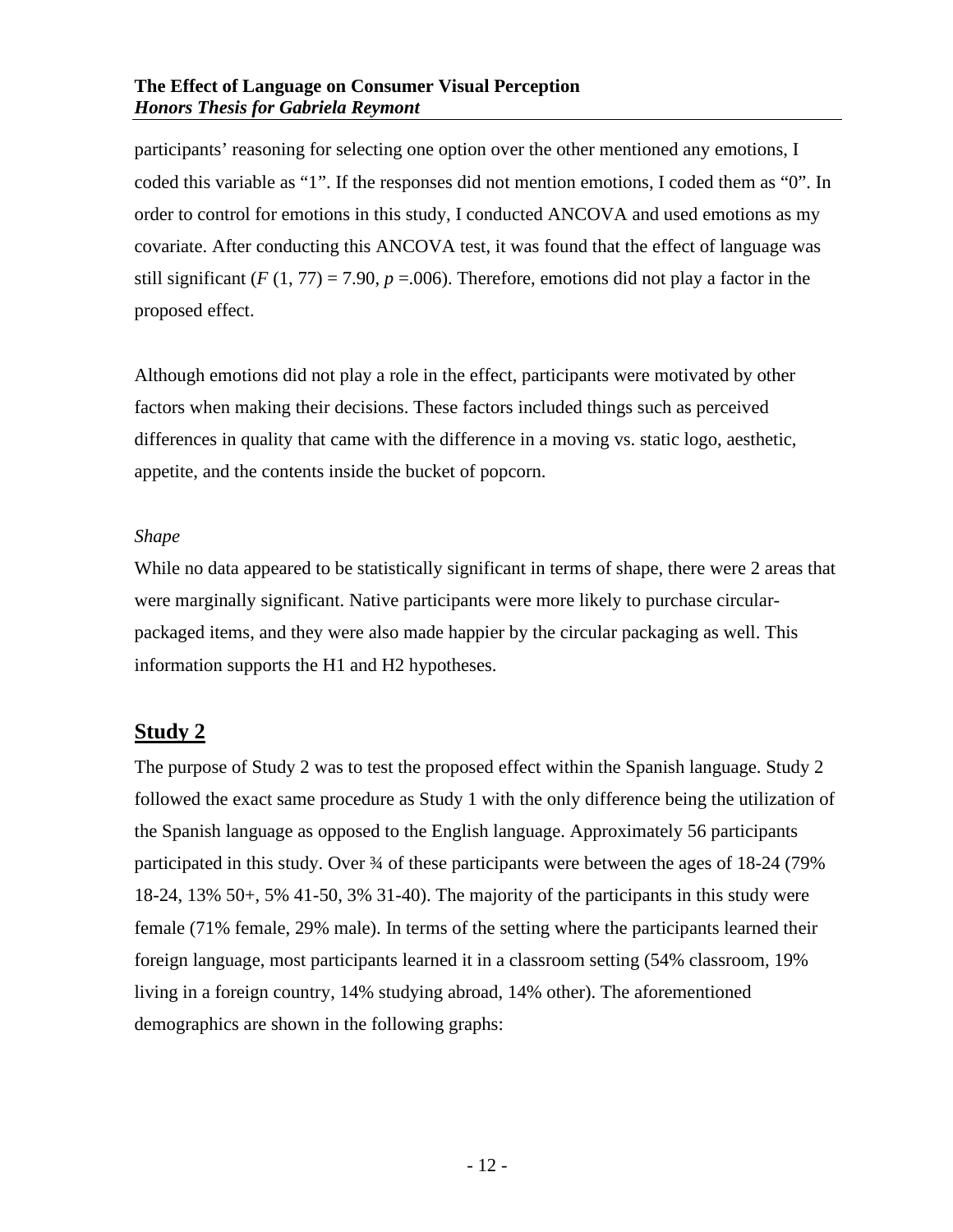



## **Results**

#### *Movement*

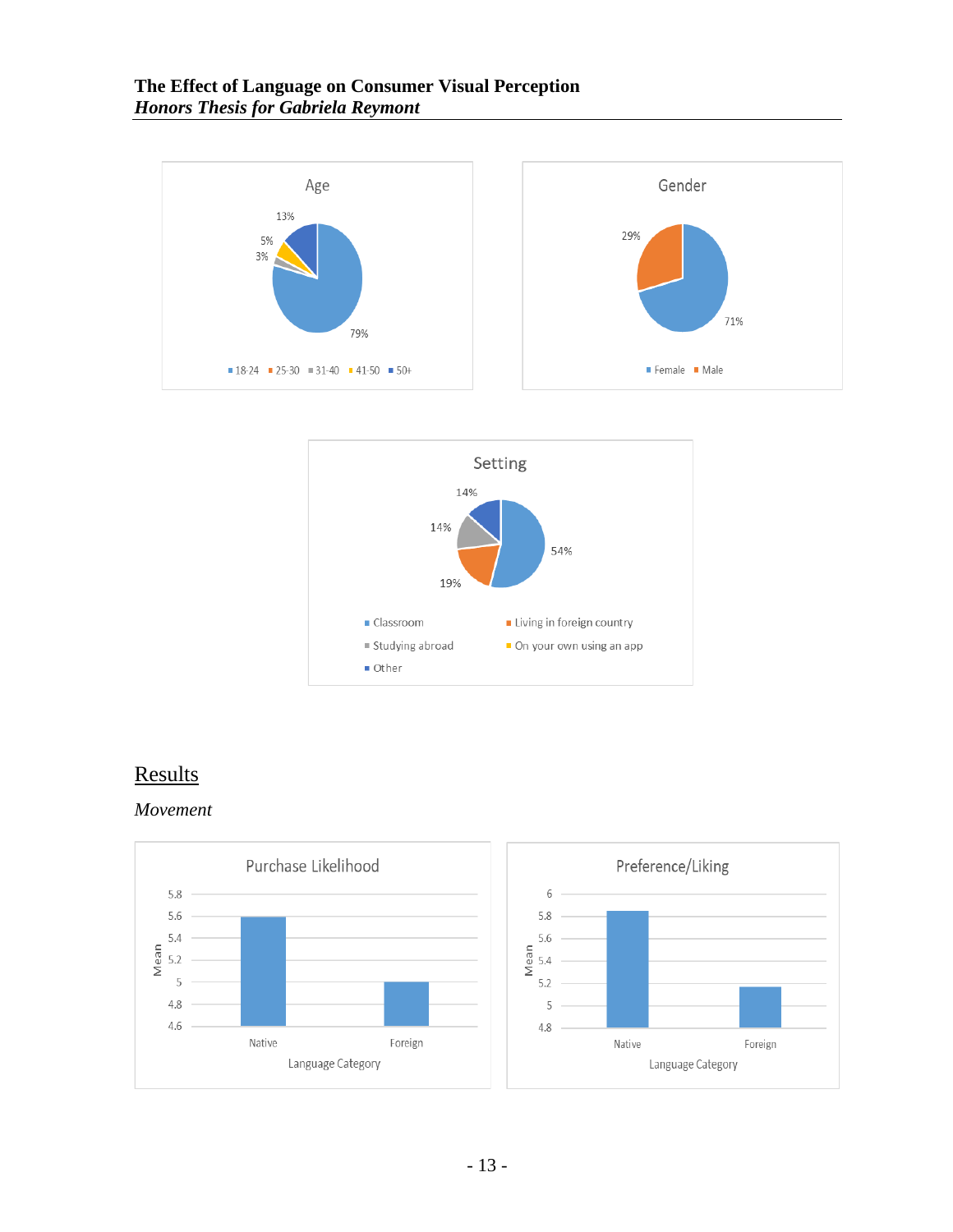Within the second study, it appeared that purchase likelihood and liking of the product were marginally significant. Native participants were more likely to purchase the container with a moving logo ( $M = 5.59$ ) than the foreign participants ( $M = 5.00$ ;  $F(1,54) = 1.18$ ,  $p = .282$ ). Native participants also liked the container with a moving logo more  $(M = 5.85)$  than the foreign participants ( $M = 5.17$ ;  $F(1,54) = 1.56$ ,  $p = .217$ ).

#### *Shape*

No data within shape was neither significant nor marginally significant. Therefore, shape shall not be discussed for this study.

## **GENERAL DISCUSSION**

### Summary of the Findings

One major finding of this research was that native speakers prefer moving logos as opposed to static logos. Another major finding of this research was that native speakers prefer circular packaging as opposed to rectangular. These findings show that the language a consumer is thinking in can affect the choices they make throughout the consumer decision process. A native speaker of Language X will likely not make the same purchase decision as a foreign speaker of Language X. However, if both consumers do make the same purchase decision, they would be motivated by different factors. In summation, both movement and shape are critical aspects of visual perception which marketers must keep in mind when releasing their products to the public.

#### Limitations

The biggest limitation in this research was the constraint of sample size. As this research was seeking out participants who had to meet very specific criteria, this narrowed down the pool of potential participants. Therefore, the sample sizes of the English group and the Spanish group were not exactly even.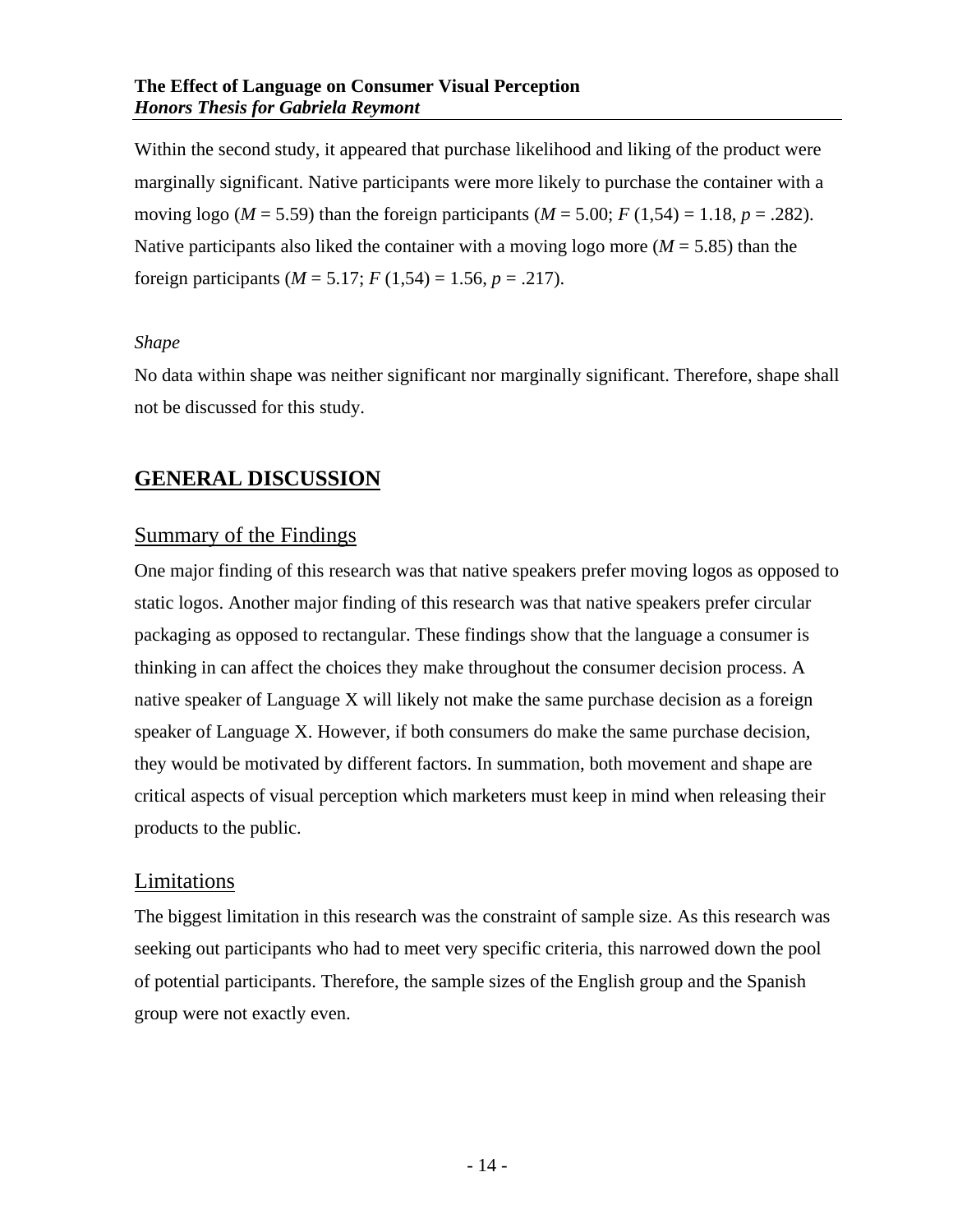Another impactful limitation which affected this research was the lack of incentive. Participants were not provided with any incentive to take the surveys, and therefore did not always take their time with their answers. It was evident that some responses where participants had to bubble in answers could have been rushed, as the selected bubbles followed a pattern of a straight line going from top to bottom.

A third limitation which was of importance was the level of language expertise. The level of language mastery was not explicitly stated in either survey. Participants were deemed bilingual and even asked how long they had been speaking or learning the language, but this was not constant as the participants ranged from extensive knowledge of the language to minimal.

Other potential limitations could have been the soup packaging and the varying definitions of the different stages of life. In terms of soup packaging, many respondents stated that their underlying reasons for selecting one soup over another was the fact that they were more familiar with the circular packaging as opposed to the angular packaging. Therefore, the effect could have occurred due to the familiarity and comfort level with circular packaging as opposed to an actual preference for circular packaging. In terms of the different stages of life, I deemed the stages to be childhood, adolescence, young adulthood, etc. However, people may hold different opinions about the definitions of each of these age categories and may therefore group themselves differently. Due to this, the evaluation of the demographics could potentially be less accurate.

## Theory Contribution

As mentioned previously, the findings of this research contribute to literature about visual perception and language effects. Prior research did not attempt to connect language constructs and visual perception (to our knowledge), but the results from both Study 1 and Study 2 prove that the two areas were successfully connected.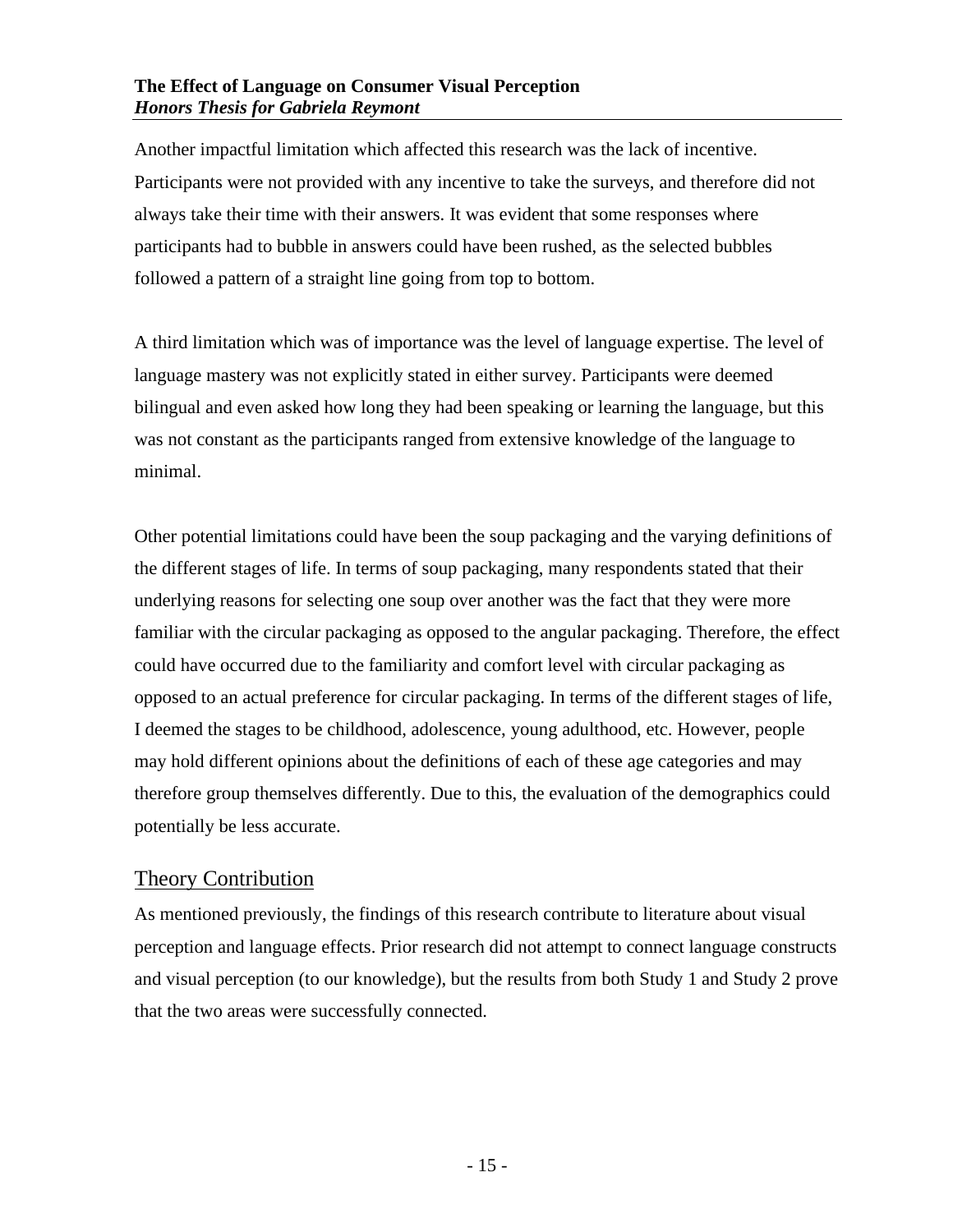## Practical Contribution

The findings of this research also provide insights to international marketers that can assist them in developing their marketing mixes. Since the data shows that native speakers of a language prefer movement, marketers can use this information when targeting a market that consists of primarily native speakers. In this case, moving logos can be added to products which would then enhance their attractiveness in the eyes of the native consumers. If marketers are targeting a mostly foreign market, and they are aware that foreign speakers prefer less movement, they can ensure that static logos are added to the products geared towards these consumers.

## Future Research

The nature of this research opens up the floor to many possible pathways for future research. One potential area for future research could be if the level of language knowledge affects consumer's visual perception. Would the results differ if a foreign participant was, for example, a fluent foreign language speaker as opposed to a beginner foreign language speaker? The results could also differ depending on the number of languages a participant knows or studies. This begs the question of whether or not the number of languages one speaks changes how visual stimuli are perceived.

Additionally, it is worth diving deeper into the areas of language and culture to assess if a specific country culture could affect visual perception. For example, would a native Spanish speaker perceive visual stimuli the same way as a native English speaker? As these cultures differ widely, it would be worth researching.

Other components of visual perception could also be studied. Since this research only addressed movement and shape within visual perception, it could be highly valuable to test whether other components like color, size, or location of stimuli had similar effects. A guiding question for this pathway of research could be how the language a consumer is thinking in (i.e. native vs. foreign) affects their preference for light vs. dark colors in visual stimuli.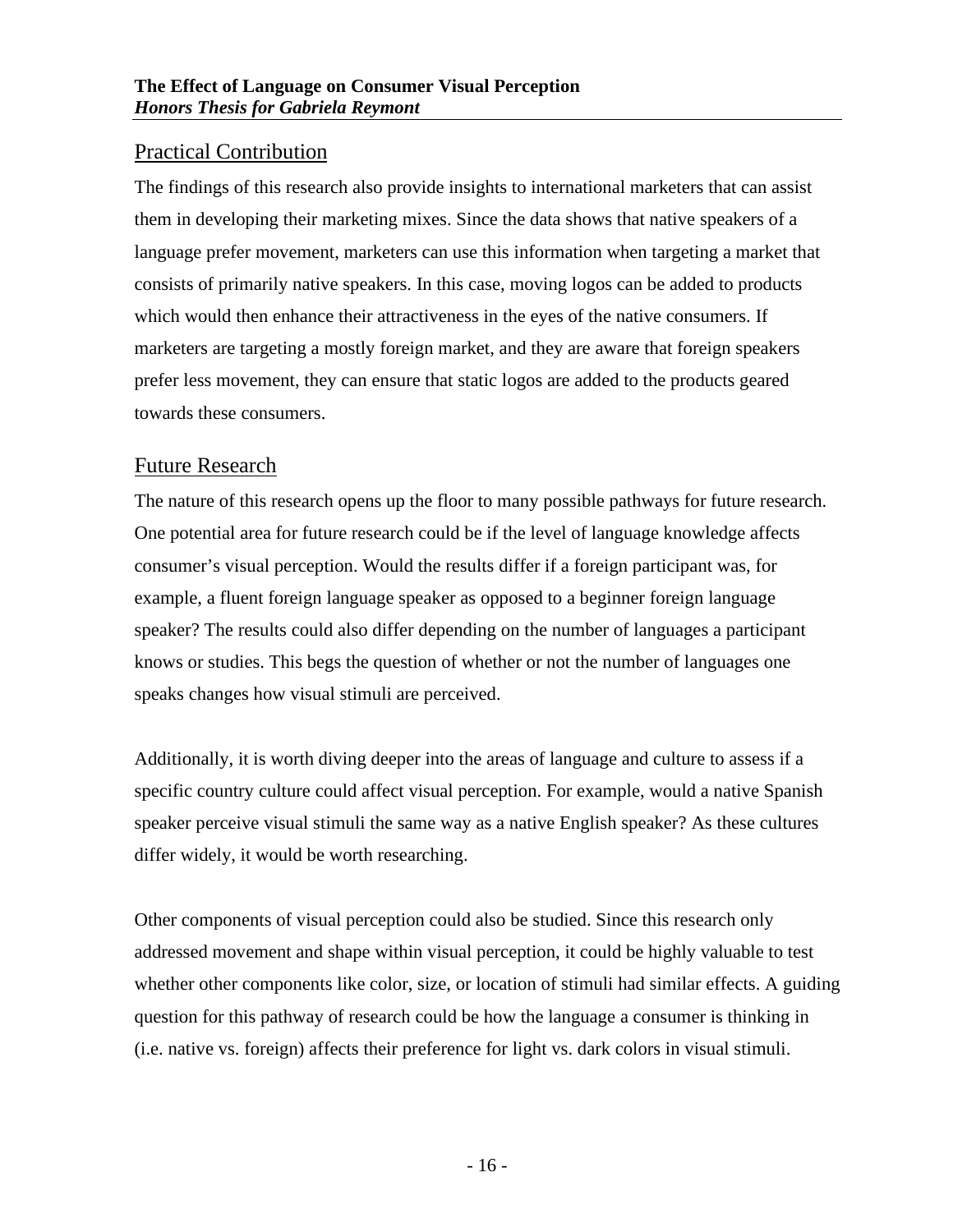## **APPENDICES**

Appendix A – Movement Stimuli (Less Movement vs. High Movement)



Option 2

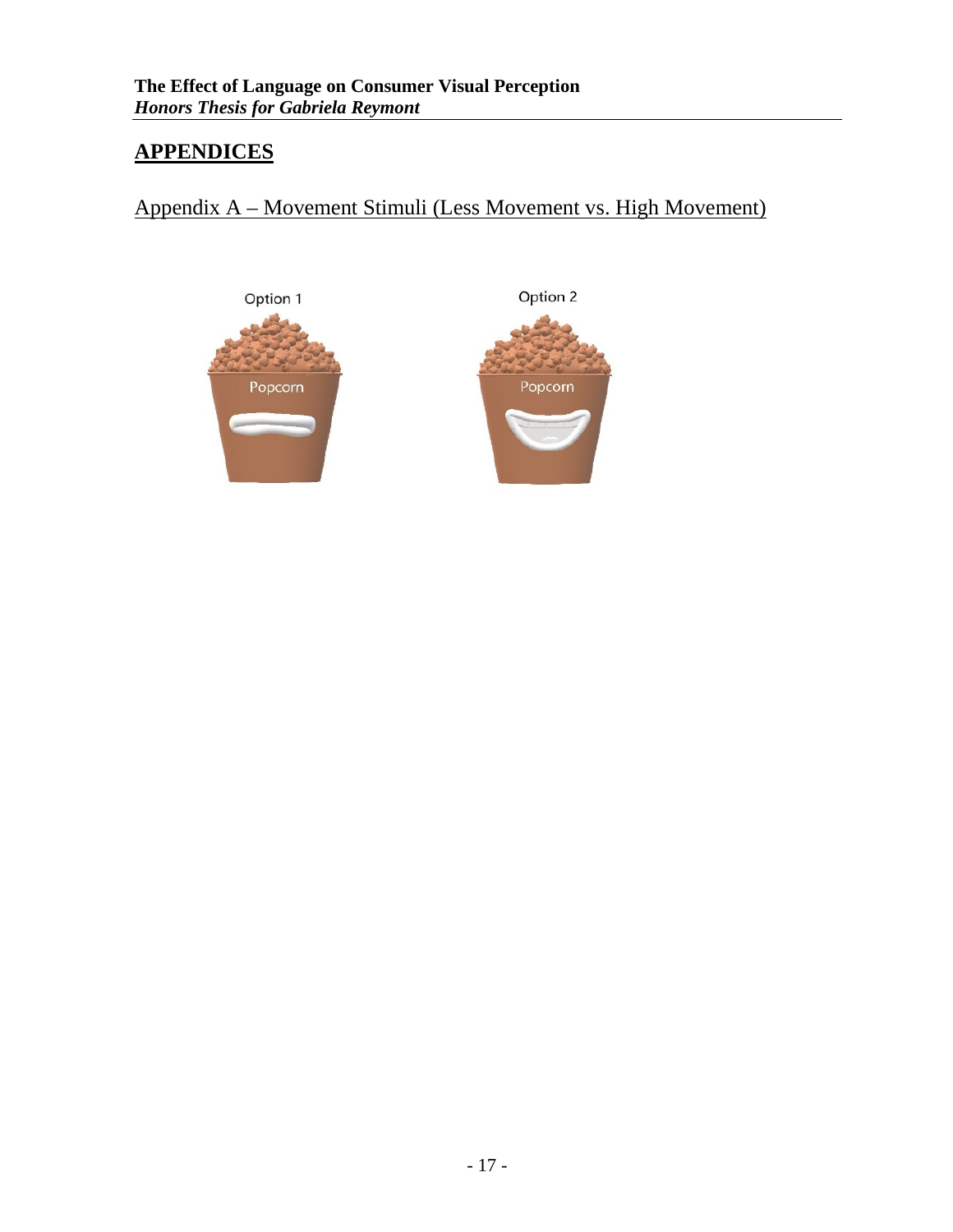## Appendix B – Shape Stimuli (Angular vs. Circular)

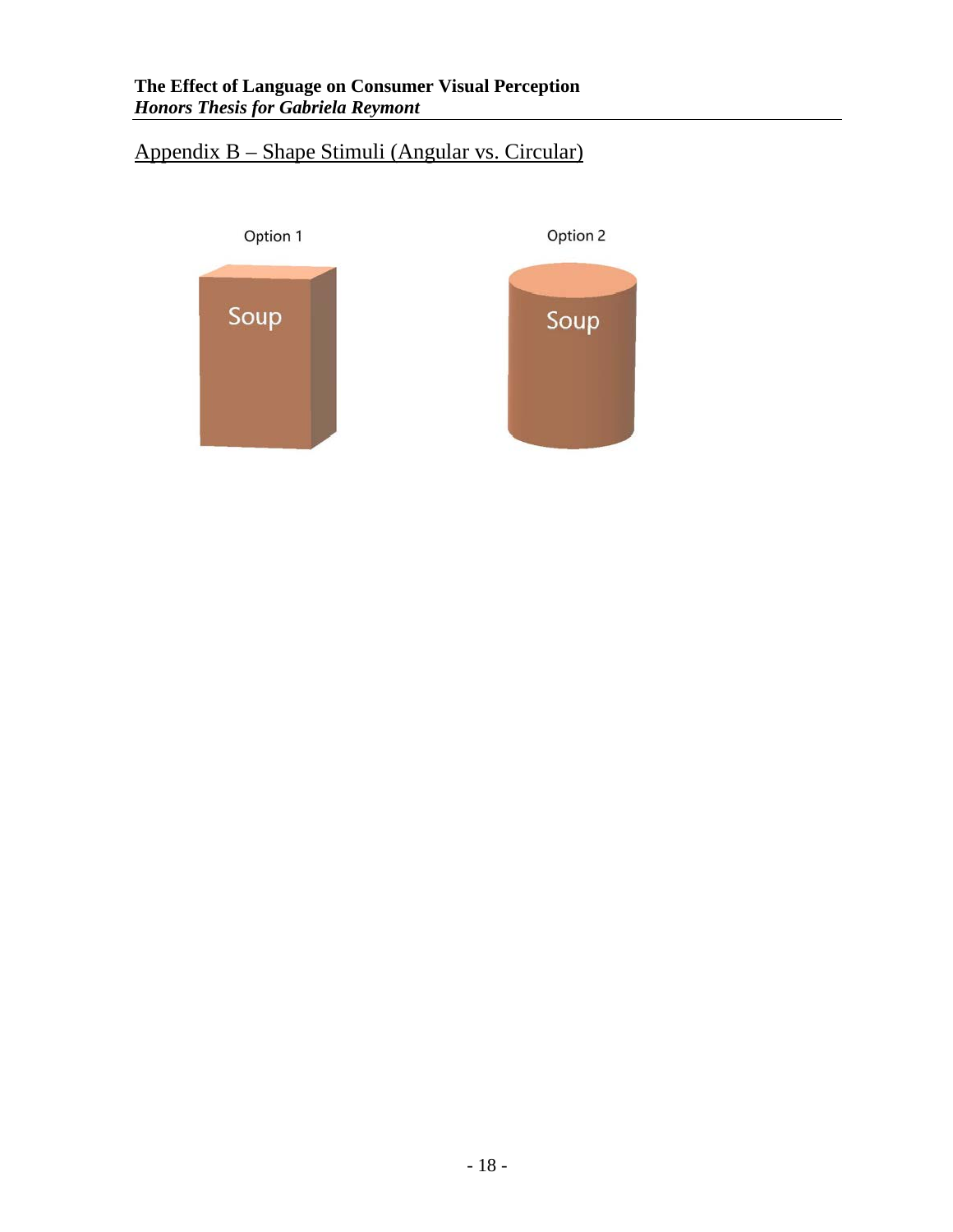## Appendix C – Consent Form Text

You are invited to participate in a study of visual perception. We hope to learn how you perceive visual stimuli. You were selected as a possible participant in this study because you are 18 years or older and you are bilingual.

If you decide to participate, we will conduct an experiment involving the following procedures:

This study may contain different tasks such as reading scenarios and answering questions. This study will take up to 5-20 minutes. There is no risk in participating in this study beyond those experienced in everyday life.

Any information obtained in connection with this study will remain confidential and will not be disclosed to the general public in a way that can be traced to you. In any written reports or publications, no participant other than the researchers will be identified, and only anonymous data will be presented.

Your participation is totally voluntary, and your decision whether or not to participate will not affect your future relations with Bryant University or its employees in any way. If you decide to participate, you are also free to discontinue participation at any time without affecting such relationships. However, it is requested that you notify the investigator of this.

If you have any questions, please contact Gabriela Reymont at (860) 490-1949 or greymont@bryant.edu. If you have any additional questions later, we will be happy to answer them. You can have a copy of this form to keep.

Please click the button below to continue if you have decided to participate. Clicking the button indicates only that you are at least 18 years of age, and have read the information provided above. Clicking the button does not obligate you to participate and you may withdraw from the study at any time without consequences.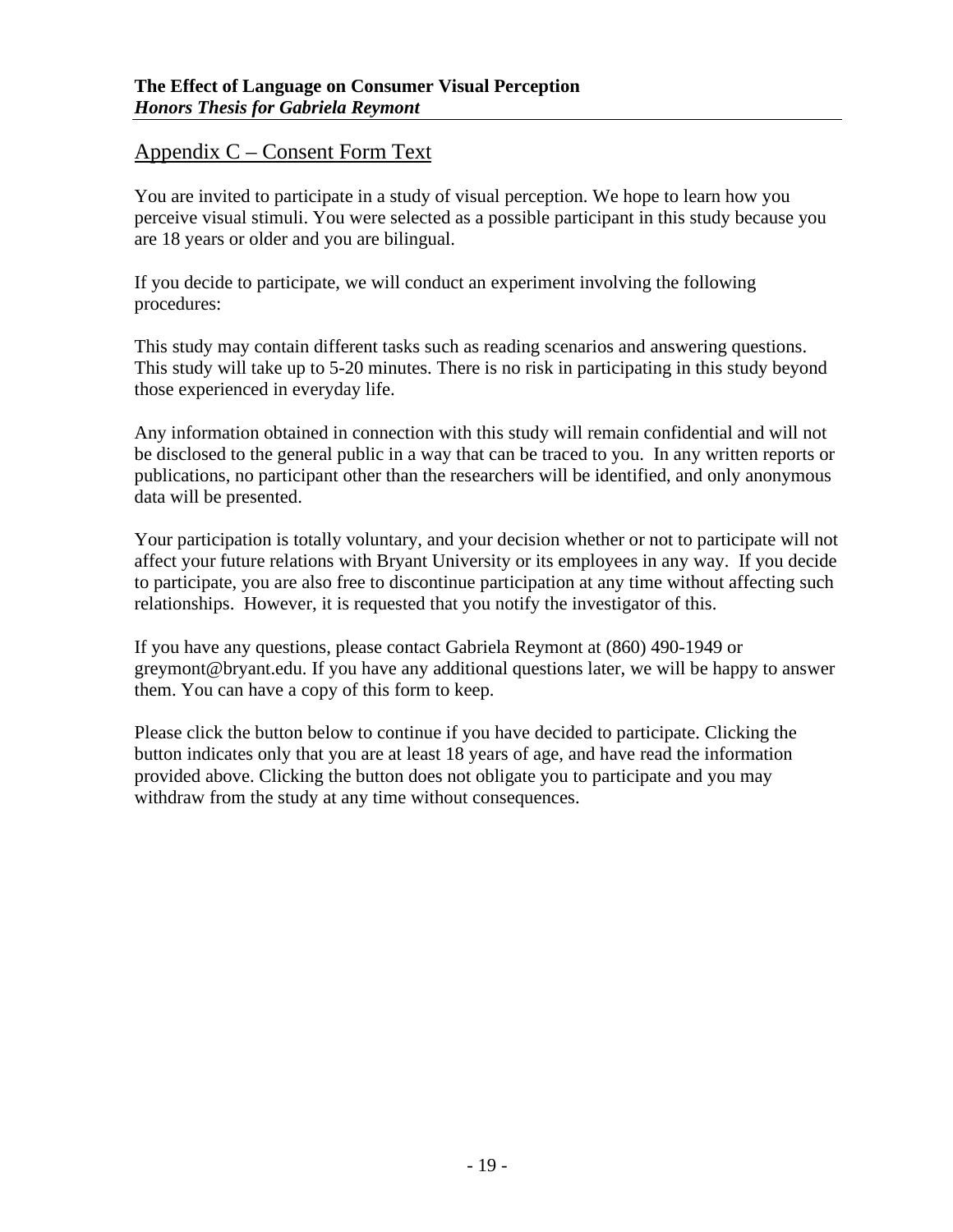## Appendix D – Questionnaire Text

**Q1-** Are you bilingual or have you studied a language other than your native one?

**Q2-** Is English your native language?

**Q3-** You are going to see a movie at your local cinema. You decide you want to buy popcorn for a snack. The employee presents you with 2 options: Option 1 and Option 2. The amount of popcorn, price, and contents of each container are identical.

**Q3a-** Which container are you more likely to purchase?

**Q3b-** Which one do you like more?

**Q3c-** Which one do you find more attractive?

**Q3d-** Which one are you more likely to enjoy?

**Q3e-** Which one makes you happier?

**Q4-** When you think about the choice task that you completed earlier:

**Q4a-** How easy was it to choose between the two options?

**Q5-** How did you feel when you were choosing between the two options?

**Q6-** Think about your popcorn options. What is the reasoning behind your selection? Please summarize in about 1 sentence.

**Q7-** You are shopping for soup at your local supermarket. While doing so, you come across 2 different packages for the same exact soup. The volume, price, and contents of each package are identical.

**Q7a-** Which container are you more likely to purchase?

**Q7b-** Which one do you like more?

**Q7c-** Which one do you find more attractive?

**Q7d-** Which one are you more likely to enjoy?

**Q7e-** Which one makes you happier?

**Q8-** When you think about the choice task that you completed earlier:

**Q8a-** How easy was it to choose between the two options?

**Q9-** How did you feel when you were choosing between the two options?

**Q10-** Think about your soup options. What is the reasoning behind your selection? Please summarize in about 1 sentence.

**Q11-** What is your age?

**Q12-** Which gender do you identify as?

**Q13-** How long have you been speaking English?

**Q14-** How long have you been speaking or learning your foreign language?

**Q15-** In which country is your current home located?

**Q16-** In which country did you grow up or spend your childhood?

**Q17-** How many languages are you fluent in? List them below.

**Q18-** In what setting did you learn your foreign language?

**Q19-** Do you possess another native language in addition to the one you have already stated?

**Q20-** When making purchase decisions, how important is the shape of packaging to you?

**Q21-** When making purchase decisions, how important is the logo on the item to you?

**Q22-** Rate the accuracy of the following statement: When I am in my home country where my native language is being spoken, I look closely at the products I am purchasing before I make my purchase decision.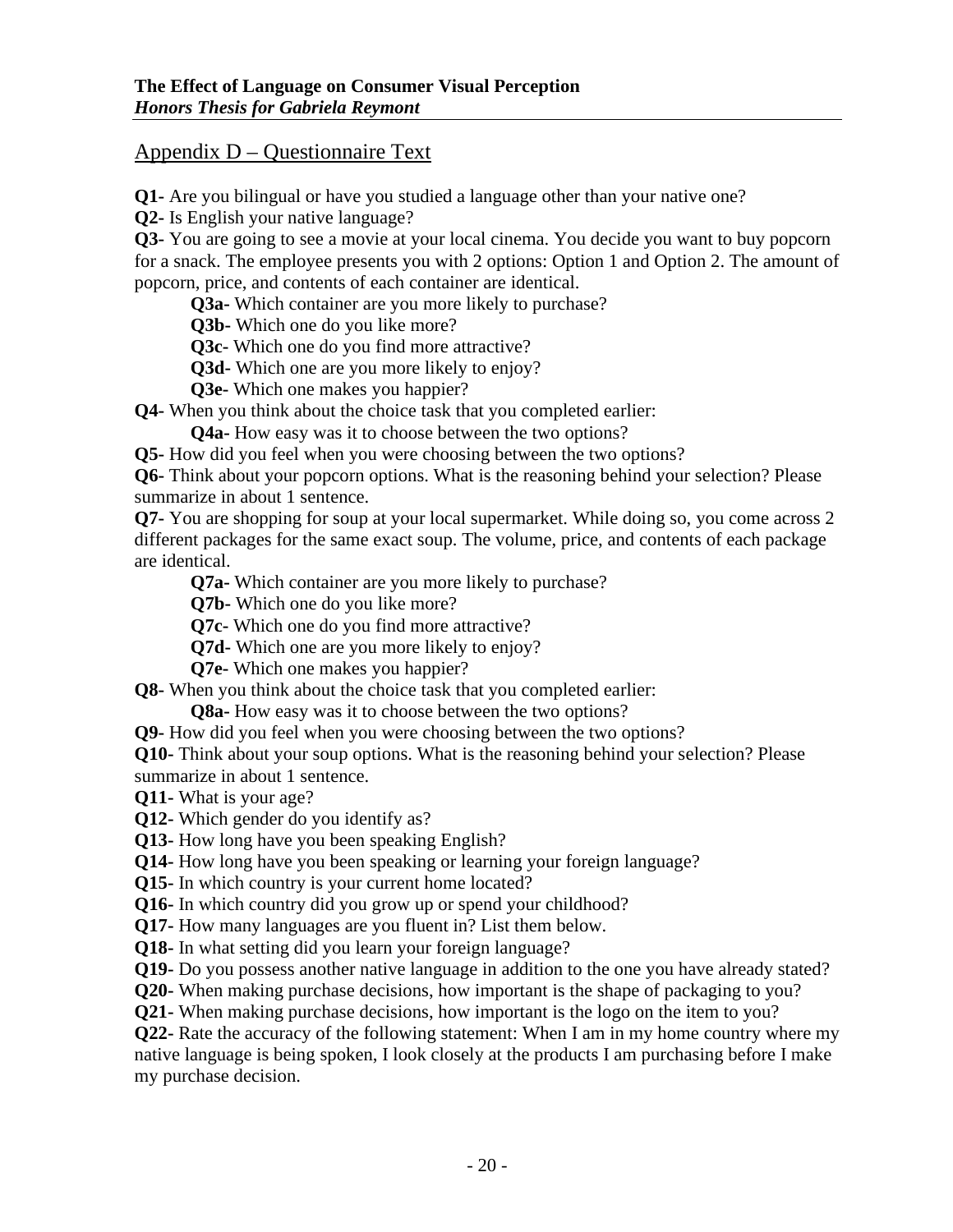**Q23-** Rate the accuracy of the following statement: When I am in a foreign country where my foreign language is being spoken, I look closely at the products I am purchasing before I make my final purchase decision.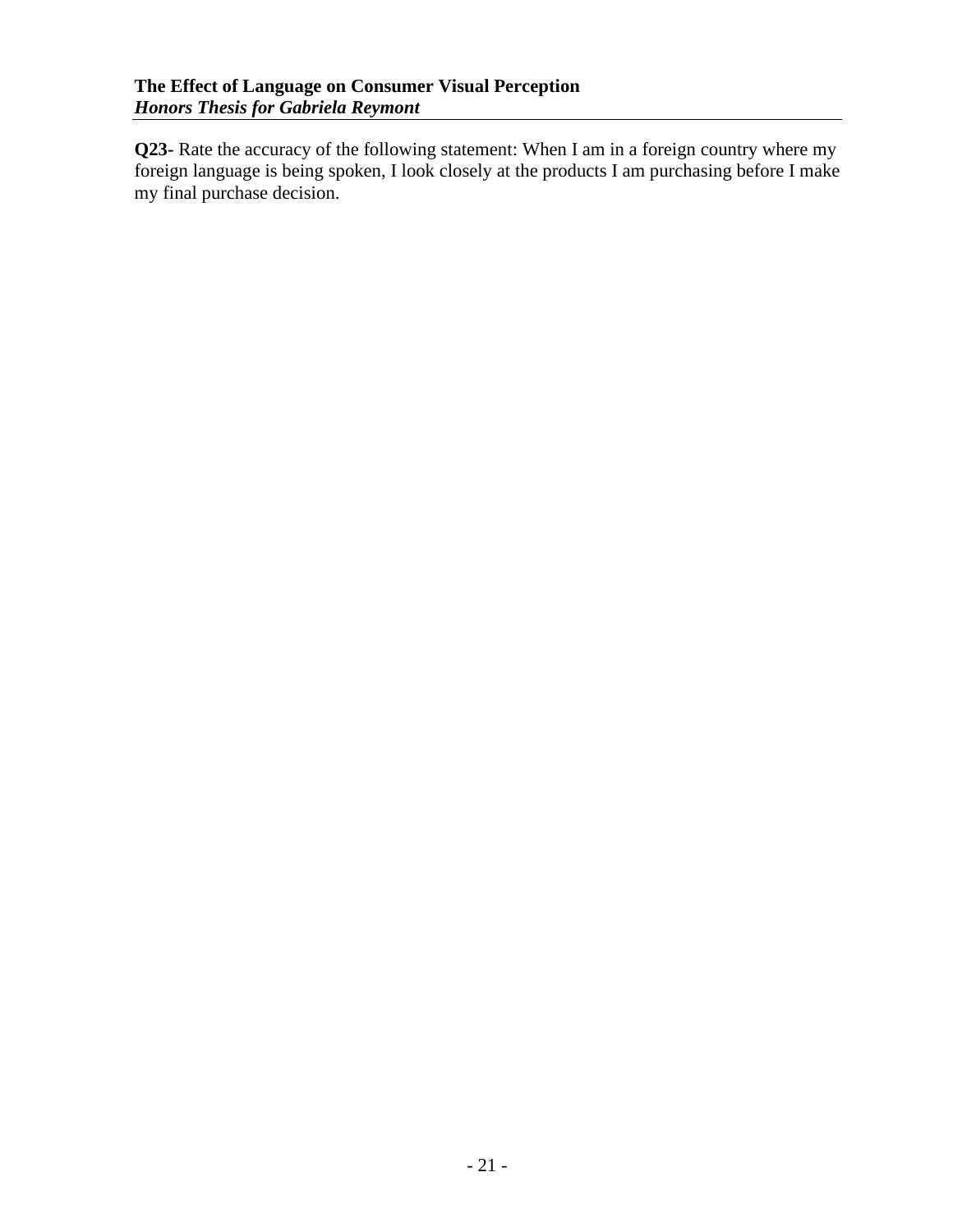#### **REFERENCES**

Bereby‐Meyer, Y., Hayakawa, S., Shalvi, S., Corey, J. D., Costa, A., & Keysar, B. (2020).

Honesty speaks a second language. Topics in cognitive science, *12(2),* 632-643.

- Bialystok, E., & Shapero, D. (2005). Ambiguous benefits: The effect of bilingualism on reversing ambiguous figures. *Developmental Science*, *8*(6), 595-604.
- Bialystok, E. (2011). Reshaping the mind: the benefits of bilingualism. *Canadian Journal of Experimental Psychology/Revue canadienne de psychologie expérimentale*, *65*(4), 229.
- Bilinguals Get the Blues. (2011, March 15). Retrieved from

<https://medicalxpress.com/news/2011-03-bilinguals-blues.html>

- Brasel, S. A., & Hagtvedt, H. (2016). Living brands: consumer responses to animated brand logos. *Journal of the Academy of Marketing Science*, *44*(5), 639-653.
- Cian, L., Krishna, A., & Elder, R.S. (2015). "A Sign of Things to Come: Behavioral Change through Dynamic Iconography," Journal of Consumer Research, Oxford University Press, vol. 41(6), 1426-1446.
- Cian, L., Krishna, A., & Elder, R. S. (2014). This logo moves me: Dynamic imagery from static images. Journal of Marketing Research, 51(2), 184–197. https://doi.org/10.1509/jmr.13.0023
- Costa, A., & Sebastián-Gallés, N. (2014). How does the bilingual experience sculpt the brain? *Nature Reviews Neuroscience*, *15*(5), 336-345.
- Grady, C. L., Luk, G., Craik, F. I., & Bialystok, E. (2015). Brain network activity in monolingual and bilingual older adults. *Neuropsychologia*, *66*, 170-181.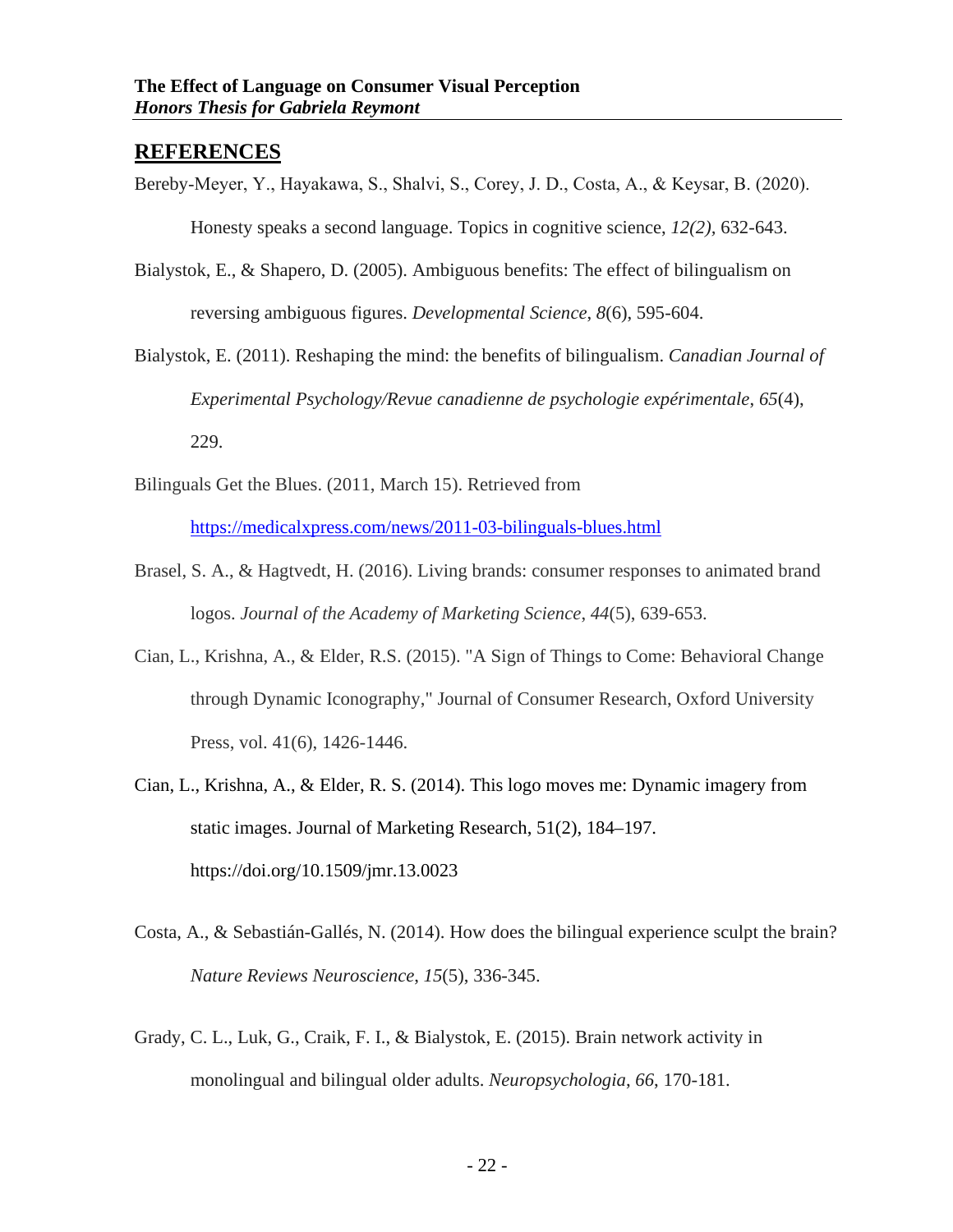- Grosjean, F. (2016, June 15). What Is Different in the Bilingual Brain? Retrieved from [https://www.psychologytoday.com/us/blog/life-bilingual/201606/what-is-different-in](https://www.psychologytoday.com/us/blog/life-bilingual/201606/what-is-different-in-the-bilingual-brain)[the-bilingual-brain](https://www.psychologytoday.com/us/blog/life-bilingual/201606/what-is-different-in-the-bilingual-brain)
- Hayakawa, S., & Keysar, B. (2018). Using a foreign language reduces mental imagery. *Cognition*, *173*, 8-15.
- Hayakawa, S., & Marian, V. (2019, June 24). How multilingualism alters multisensory perception. Retrieved from [https://blogs.biomedcentral.com/on](https://blogs.biomedcentral.com/on-biology/2019/06/21/how-multilingualism-alters-multisensory-perception/)[biology/2019/06/21/how-multilingualism-alters-multisensory-perception/](https://blogs.biomedcentral.com/on-biology/2019/06/21/how-multilingualism-alters-multisensory-perception/)
- What is Visual Perception? (n.d.). Retrieved July 05, 2020, from https://www.interactiondesign.org/literature/topics/visual-perception
- Jiang, Y., Gorn, G., Galli, M., & Chattopadhyay, A. (2016). Does Your Company Have The Right Logo? How and Why Circular and Angular Logo Shapes Influence Brand Attribute Judgments. Journal of Consumer Research. 42. ucv049. 10.1093/jcr/ucv049.
- Karter, E. (2018, May 11). Learning a second language alters sensory perception, study finds. Retrieved from [https://news.northwestern.edu/stories/2018/may/learning-a-second](https://news.northwestern.edu/stories/2018/may/learning-a-second-language-alters-sensory-perception-study-finds/)[language-alters-sensory-perception-study-finds/](https://news.northwestern.edu/stories/2018/may/learning-a-second-language-alters-sensory-perception-study-finds/)
- Keysar, B., Hayakawa, S. L., & An, S. G. (2012). The foreign-language effect: Thinking in a foreign tongue reduces decision biases. *Psychological science*, *23*(6), 661-668.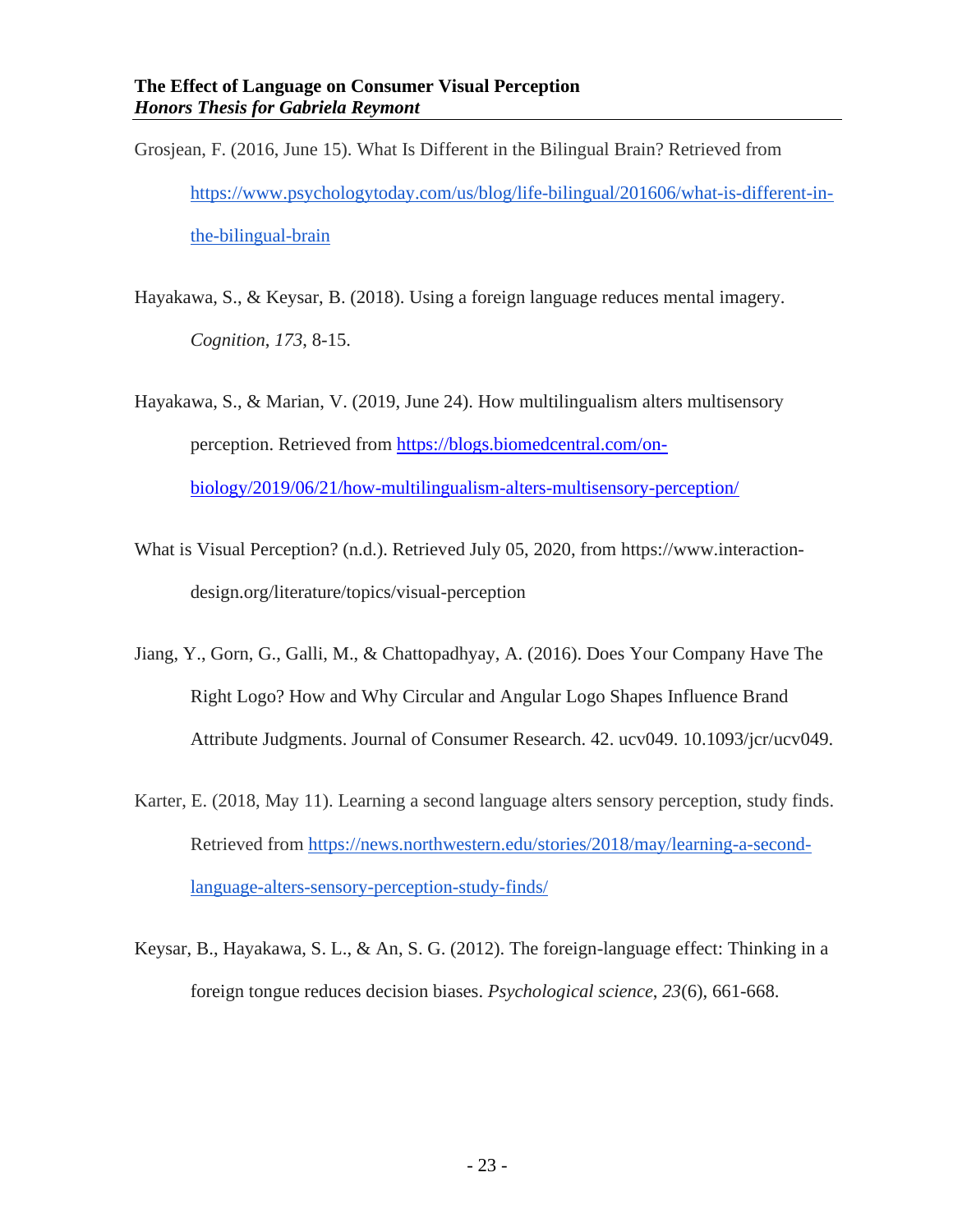- Konnikova, M. (2015, January 22). Is Bilingualism Really an Advantage? Retrieved from [https://www.newyorker.com/science/maria-konnikova/bilingual-advantage-aging](https://www.newyorker.com/science/maria-konnikova/bilingual-advantage-aging-brain)[brain](https://www.newyorker.com/science/maria-konnikova/bilingual-advantage-aging-brain)
- Lieven, T., Grohmann, B., Herrmann A., Landwehr J., van Tilburg, M. (2015). The effect of brand design on brand gender perceptions and brand preference. European Journal of Marketing, Vol. 49 Issue: 1/2, pp.146-169, https://doi.org/10.1108/EJM-08-2012-0456
- Luna, D., & Peracchio, L. A. (2002). Uncovering the cognitive duality of bilinguals through word association. *Psychology & Marketing*, *19*(6), 457-475.
- Lucy, J. (2015). The implications of linguistic relativity for language learning. 10.21832/9781783094837-006.
- Marian, V., Hayakawa, S., Lam, T. Q., & Schroeder, S. R. (2018). Language experience changes audiovisual perception. *Brain sciences*, *8*(5), 85.
- Marian, V., & Hayakawa, S. (2018, July 13). The Surprising Power of Language Over Memory and Choice. Retrieved from [https://www.psychologytoday.com/us/blog/language-and-mind/201807/the-surprising](https://www.psychologytoday.com/us/blog/language-and-mind/201807/the-surprising-power-language-over-memory-and-choice)[power-language-over-memory-and-choice](https://www.psychologytoday.com/us/blog/language-and-mind/201807/the-surprising-power-language-over-memory-and-choice)
- Marian, V., & Shook, A. (2012, October 31). The Cognitive Benefits of Being Bilingual. Retrieved from<https://dana.org/article/the-cognitive-benefits-of-being-bilingual/>
- Marian, V., & Spivey, M. (2003). Bilingual and monolingual processing of competing lexical items. *Applied Psycholinguistics*, *24*(2), 173-193.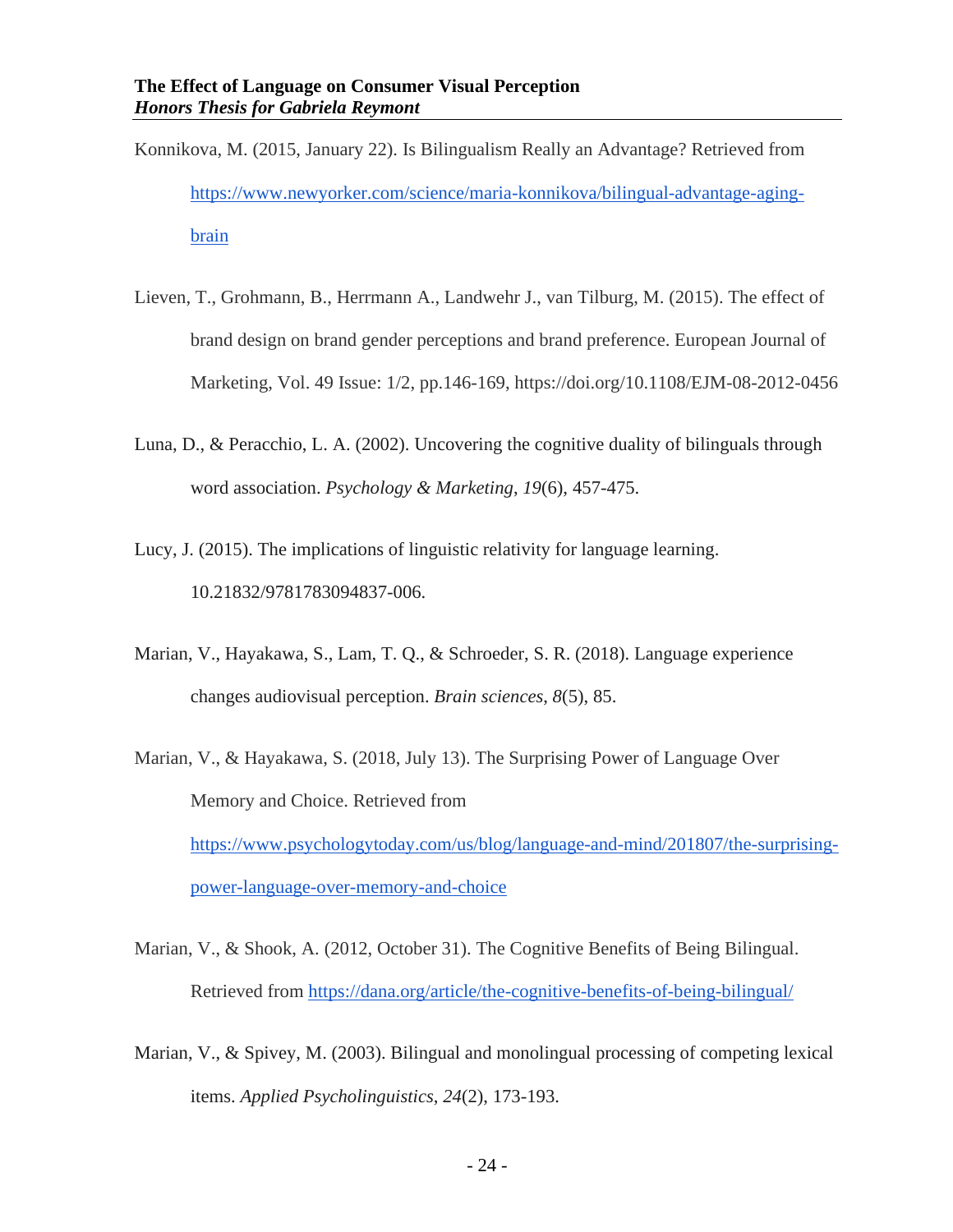- Park, J., Lennon, S. J., & Stoel, L. (2005). On‐line product presentation: Effects on mood, perceived risk, and purchase intention. *Psychology & Marketing*, *22*(9), 695-719.
- Puntoni, S., De Langhe, B., & Van Osselaer, S. M. (2009). Bilingualism and the emotional intensity of advertising language. *Journal of consumer research*, *35*(6), 1012-1025.
- Raghubir, P., & Greenleaf, E. A. (2006). Ratios in proportion: what should the shape of the package be?. *Journal of Marketing*, *70*(2), 95-107.
- Raghubir, P. (2010). Visual perception. Sensory marketing: Research on the sensuality of products, 201-215.
- Redondo-Bellón, I. (1999). The effects of bilingualism on the consumer: the case of Spain. *European Journal of Marketing*.
- Roggeveen, A. L., Grewal, D., Townsend, C., & Krishnan, R. (2015). The impact of dynamic presentation format on consumer preferences for hedonic products and services. *Journal of Marketing*, *79*(6), 34-49.
- Sample, K. L., Hagtvedt, H., & Brasel, S. A. (2019). Components of visual perception in marketing contexts: A conceptual framework and review. *Journal of the Academy of Marketing Science*, 1-17.
- Schonberg, C., Sandhofer, C. M., Tsang, T., & Johnson, S. P. (2014). Does bilingual experience affect early visual perceptual development?. *Frontiers in psychology*, *5*, 1429.